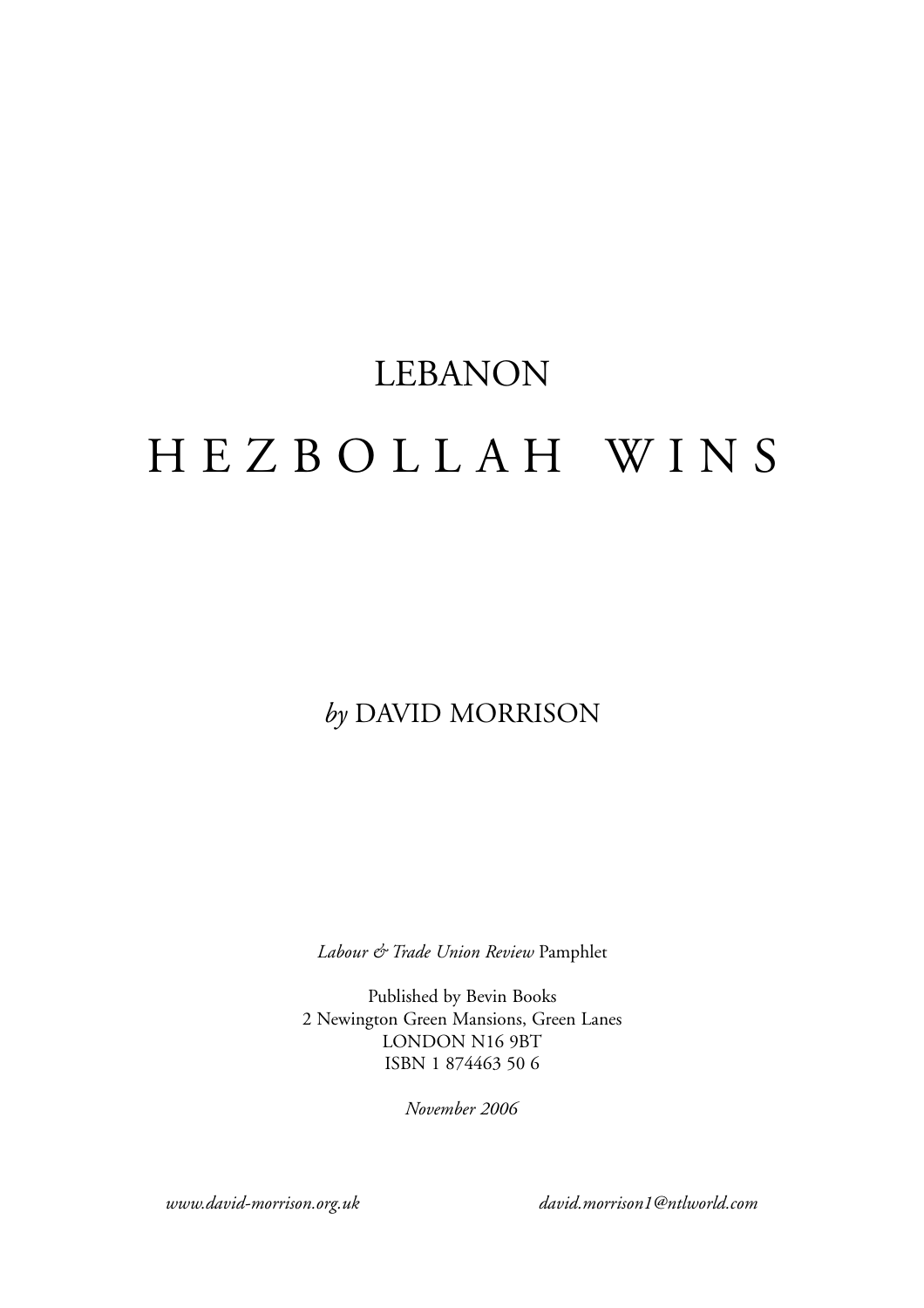| Hezbollah wins                                     | 3  |
|----------------------------------------------------|----|
| (Not) Why Israel attacked Lebanon                  | 6  |
| The Lebanese Government Statement                  |    |
| Resolution 1701: Diplomatic cover for a climb-down | 12 |
| No way to go to war, says Ya'alon                  |    |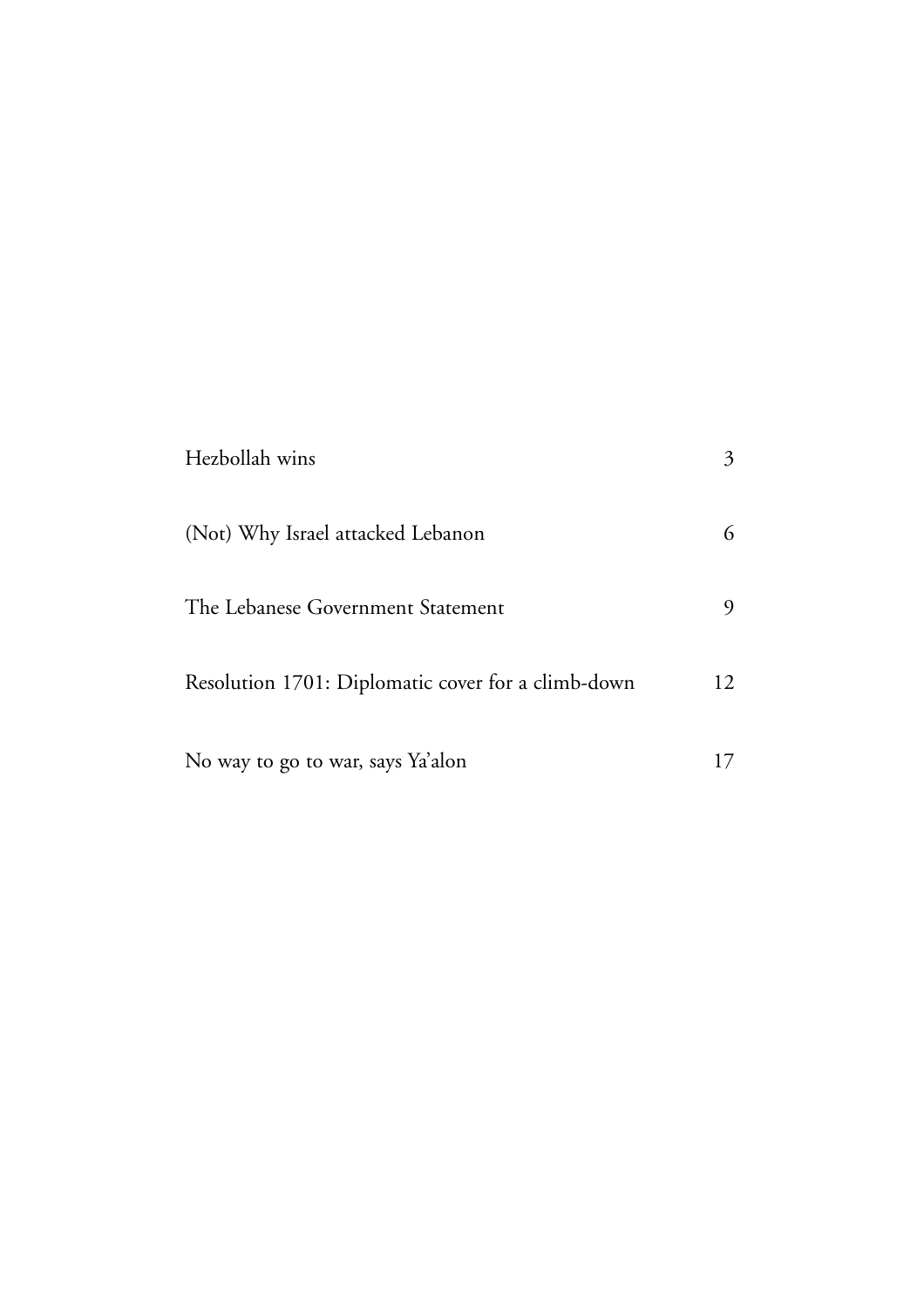## HEZBOLLAH WINS

*Israel has made itself the least safe place in the world for a Jew to live, a terrible reflection on the calamity of Zionism for its own people and others.* (Tim Llewellyn)

On 11 August 2006, after 30 days of warfare, the Security Council unanimously passed resolution  $1701<sup>1</sup>$ , calling for "a full cessation of hostilities" in Lebanon. The cessation eventually occurred on the morning of 14 August 2006. By then, over 1,000 people had been killed, and thousands injured, in Lebanon and Israel, a million Lebanese had been displaced, and billions of dollars worth of damage had been done to civilian infrastructure in Lebanon.

At any time since 12 July 2006 when the hostilities began, the US could have brought the Israel's military assault on Lebanon to a halt, and prevented this carnage. If it had done so, the Hezbollah retaliation – the firing of rockets into Israel – would also have come to a halt. Hezbollah said so from the outset.

President Bush chose not to do so, and was loyally supported by Prime Minister Blair in not doing so, because both of them were fully behind Israel's attempt to destroy Hezbollah's military capacity, and by so doing to weaken its allies, Syria and Iran. They chose to support Israel in this enterprise, despite the death and destruction being visited on Lebanon as a whole by Israel's military machine, while publicly pretending that they were just supporting Israel's acting in self-defence – and weeping crocodile tears over the dead and injured, while replenishing Israel's stock of munitions and aviation fuel to kill and injure more.

#### **No need of resolution**

There was no need for a Security Council resolution to bring about a ceasefire, nor for a UN peacekeeping force. All that was necessary at any time was that the US tell Israel to stop its military assault on Lebanon, in which case Hezbollah would have stopped firing rockets into Israel. And, providing the US leaned hard enough on Israel, the ceasefire would have lasted.

The ceasefire finally happened on 14 August 2006. It could have happened a month earlier, if the US had decided to make it happen. It happened on 14 August 2006 because about a fortnight earlier the US decided that the game was no longer worth the candle. Israel had not succeeded in significantly degrading Hezbollah's military capacity, and there was no realistic prospect of it doing so. As a result, Hezbollah's prestige had soared in Lebanon and in the Arab world (and the prestige of its allies, Syria and Iran, was growing rather than diminishing). In other words, the assault on Lebanon was having the opposite effect to what was intended when it was launched.

At this point, the US determined that the Israeli assault would have to be called off and signalled that it would allow the Security Council to pass a ceasefire resolution, having used its power as a veto-wielding state to resist any action by the Security Council on the matter since 12 July 2006. The purpose of the resolution was to provide diplomatic cover for the climb down.

#### **Collective punishment**

On 12 July 2006, Israel launched a pre-planned assault on Lebanon, using Hezbollah's capture of two Israeli soldiers as an excuse. The stated aim of the assault was to recover these two soldiers, but it was ended on 14 August 2006 without their recovery, and resolution 1701 doesn't even order their release. It is a pound to a penny that they will eventually be released through a process of prisoner exchange, which could have been initiated on 12 July 2006 or shortly thereafter.

Israel's assault was directed, not only at Hezbollah, but at civilian infrastructure all over Lebanon, so that the whole Lebanese population was made suffer. By applying this collective punishment, Israel hoped was that non-Shiites would blame Hezbollah, which would become politically isolated within Lebanon. With luck, the Lebanese Government and Lebanon would fall apart politically, making it an easy prey for yet another Israeli invasion, this time to destroy Hezbollah.

Unfortunately for Israel, and its allies in Washington and London, the Lebanese Government and people didn't turn upon Hezbollah. Instead, they blamed Israel, and its US sponsor and arms supplier, for the death and destruction being visited upon them and supported Hezbollah's resistance. A poll by the Beirut Centre for Research and Information<sup>2</sup> carried out a couple of weeks after Israel's assault produced the following extraordinary results:

- 1) Asked *Did you support the resistance's move to capture two Israeli soldiers for a prisoners swap?* Overall 70% said YES, with a majority in all sects (Sunni 73%, Shiite 96%, Christian 55%) except Druze (40%).
- 2) Asked *Do you support the confrontations carried out by the resistance against the Israeli aggression against Lebanon?* Overall 87% said YES, with a large majority in favour in all sects (Sunni 89%, Shiite 96%, Druze 80%, Christian 80%).

What is more, Israel didn't come close to destroying Hezbollah as a military force. It lost men and materiel but, after 34 days of pounding by Israel, its ability to launch rockets into northern Israel was undiminished. And on 12 and 13 August 2006, the 2 days between the passing of resolution 1701 and the ceasefire, Hezbollah killed 33 Israeli military personnel in southern Lebanon, over a quarter of the total (117) Israeli military killed between 12 July 2006 and 14 August 2006. For an account of this, see *Three terrible days* by Nehemia Shtrasler (*Haaretz*, 18 August  $2006$ <sup>3</sup>.

(All Israeli deaths, civilian and military, are listed on the Ministry of Foreign Affairs website, $4$  together with some information about how they met their deaths. 43 Israeli civilians were killed, including 4 who died of heart attacks during rocket attacks. A striking feature about the military casualties on the ground is the number killed in their tanks by anti-tank missiles.)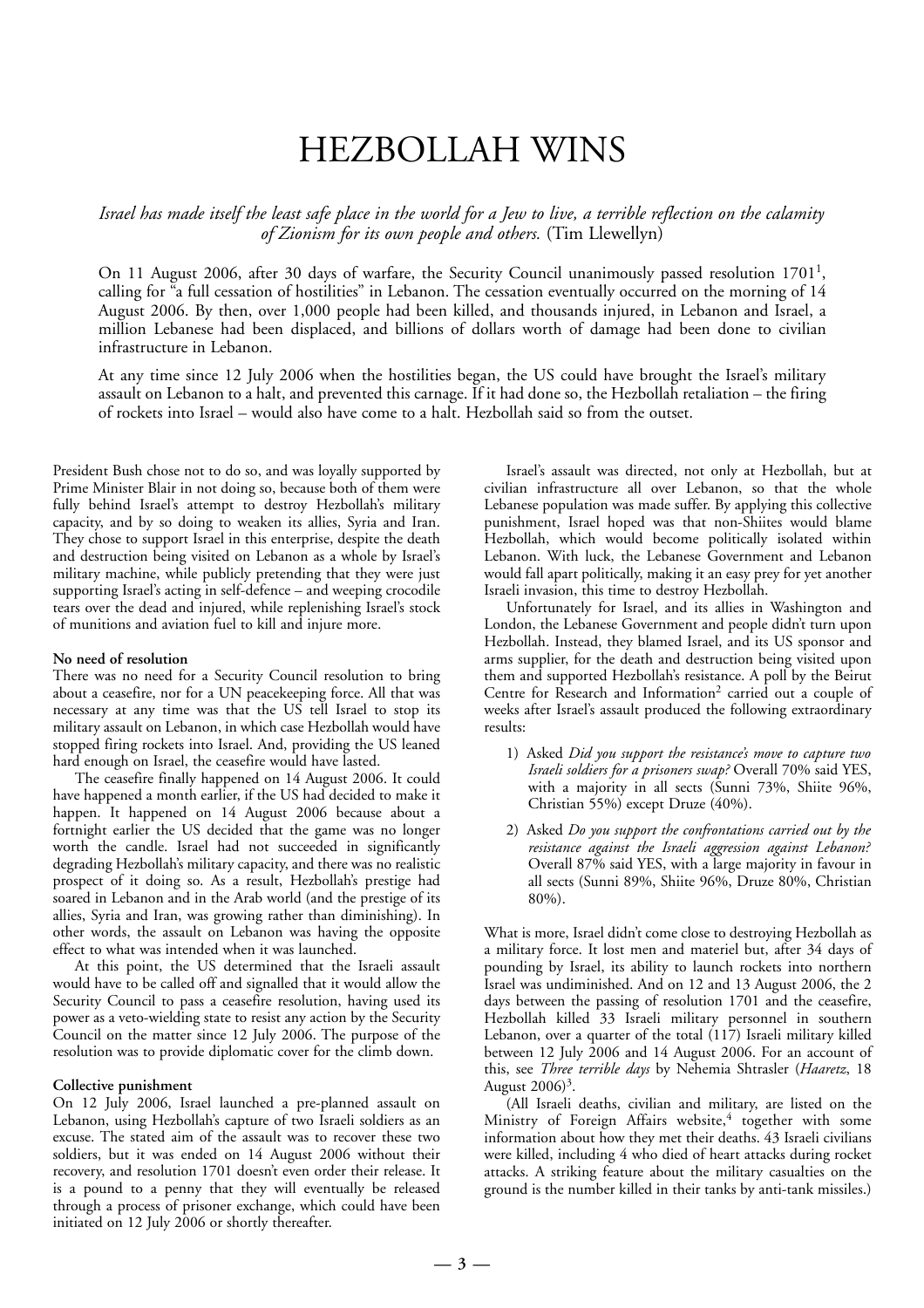#### **Lessons for Israel**

The first lesson of this war for Israel is that Hezbollah cannot be destroyed as a military force without a full-scale ground invasion of Lebanon (which was continually threatened but never happened). The second lesson is that Hezbollah retains the capability to make such an invasion costly for Israel in terms of military casualties – and retains the ability to fire rockets into northern Israel.

Israel has laid waste to large areas of Lebanon and killed over a thousand civilians, but the Hezbollah's military capability hasn't been diminished substantially and its prestige in Lebanon and throughout the Arab world has rocketed. For the first time in its history Israel has attempted to destroy an Arab military force on its borders, and failed to do so. What is worse, although this force isn't capable of threatening Israel's existence as a state, or of flattening its towns and villages as it has done to Lebanon, this force has the capacity to make life unbearable in northern Israel. This has never happened before in Israel's history.

As Tim Llewellyn wrote for *Counterpunch* on 8 August 2006:5

"Israel has made itself the least safe place in the world for a Jew to live, a terrible reflection on the calamity of Zionism for its own people and others."

#### **Will the ceasefire hold?**

Will the ceasefire hold? This depends on whether the US has told Israel to maintain it. Famously, resolution 1701 forbids **offensive** action by Israel, but not defensive action. Since Israel has never fought a war yet that it didn't characterise as defensive, the possibilities for defensive action by Israel are limitless and, if the US allows it to indulge itself, after a time Hezbollah will understandably feel obliged to respond by firing a few rockets into Israel – in which case all bets are off.

As this is being written, the media are fixated on whether peacekeeping troops will arrive in south Lebanon sufficiently quickly and in sufficient numbers to reinforce UNIFIL and save the ceasefire. It seems to be forgotten that since it was first deployed in south Lebanon in 1978, UNIFIL has been no impediment to umpteen Israeli invasions of Lebanon, and innumerable other Israeli violations of Lebanon's sovereignty. Israel isn't going to be restrained by UNIFIL – even by a greatly enhanced UNIFIL – from engaging in any "defensive" actions it decides to engage in. Only the White House is capable of restraining it.

#### **Condi struggles**

Condoleezza Rice was interviewed by Susan Page of *USA Today* on 15 August 2006,<sup>6</sup> the day after the ceasefire came into effect. If you are seeking confirmation that the US has suffered a political reverse in Lebanon, read this interview.

Poor Condi had great difficulty finding something positive to say about the outcome. The best she could come up with is that Hezbollah is subject to an arms embargo under resolution 1701 (which is true unless it becomes a Lebanese state force). Her other causes for rejoicing are pathetic: first, that Hezbollah was branded "by the international community, by a 15-0 vote of the Security Council as the aggressors", and, second, that "the Lebanese army is moving south to displace" Hezbollah.

On the first point, she is exaggerating: in a resolution that is heavily biased towards Israel, the hostilities are described reasonably accurately in the preamble, where the Security Council expresses:1

> "its utmost concern at the continuing escalation of hostilities in Lebanon and in Israel since Hezbollah's attack on Israel on 12 July 2006, which has already caused hundreds of deaths and injuries on both sides, extensive damage to civilian

infrastructure and hundreds of thousands of internally displaced persons".

On the second point, it is unlikely that Hezbollah is losing sleep at night at the prospect of the Lebanese Army moving south, since there doesn't seem to be any antagonism between them. It is worth noting here that the Lebanese Army website states<sup>7</sup> that the "resistance [Hezbollah] constitutes a Lebanese strategic interest", and one doesn't disarm a national strategic interest.

Condi had to admit that the enhanced UNIFIL wasn't going to disarm Hezbollah either. She had lauded the "very robust mandate" given to UNIFIL by resolution 1701 saying, "if by force of arms, some group tries to interfere with the mandate, which is to keep the south clear of arms and armed groups … it [UNIFIL] has the right to respond to that kind of aggression," This prompted Susan Page to ask the reasonable question:

> "So would the UN forces be expected … if there are Hezbollah forces, to confront them and to forcibly disarm Hezbollah forces that were in the south?"

She replied: "Susan, I don't think there is an expectation that this force is going to physically disarm Hezbollah."

So, how according to Condi, is Hezbollah to be disarmed? Her answer continued:

> "I think it's a little bit of a misreading of how you disarm a militia. You have to have a plan, first of all, for the disarmament of a militia, and then the hope is that some people lay down their arms voluntarily. You have cantonment areas where heavy arms are — but the disarmament of militias is essentially a political agreement and the Lebanese Government has said that it intends to live up to its obligations under Resolution 1559 … that they will not have any groups in Lebanon carrying arms that are not a part of the central security forces of Lebanon."

Does she really expect that a military force that has successfully resisted the might of Israel is going to lay down its arms voluntarily? If she does, she needs her head examined. Does she really believe that the Lebanese Government wants to get rid of the only effective resistance to Israeli invasion and occupation that Lebanon has ever had? Again, if she does, she needs her head examined.

When asked what would happen if Hezbollah refused to disarm, she floundered, eventually coming up with the frightening notion that Hezbollah might be branded a terrorist organisation by European states, as it is now by the US:

> "Europe does not, for instance, currently list Hezbollah as a terrorist organization. I would think that a refusal [by Hezbollah] to live up to obligations that were undertaken by the Lebanese Government [that is, disarm], clearly putting Hezbollah outside of the Lebanese Government consensus might trigger, for instance, something like that."

Having heard that threat, Hezbollah have probably dumped their arms already.

#### **State within a state?**

US and Israeli propaganda often describes Hezbollah as "a state within a state", as if it were an alien wedge acting on behalf of Syria and Iran and contrary to the will of the Lebanese Government and people. If that were an accurate description of Hezbollah's position within Lebanon, then one would have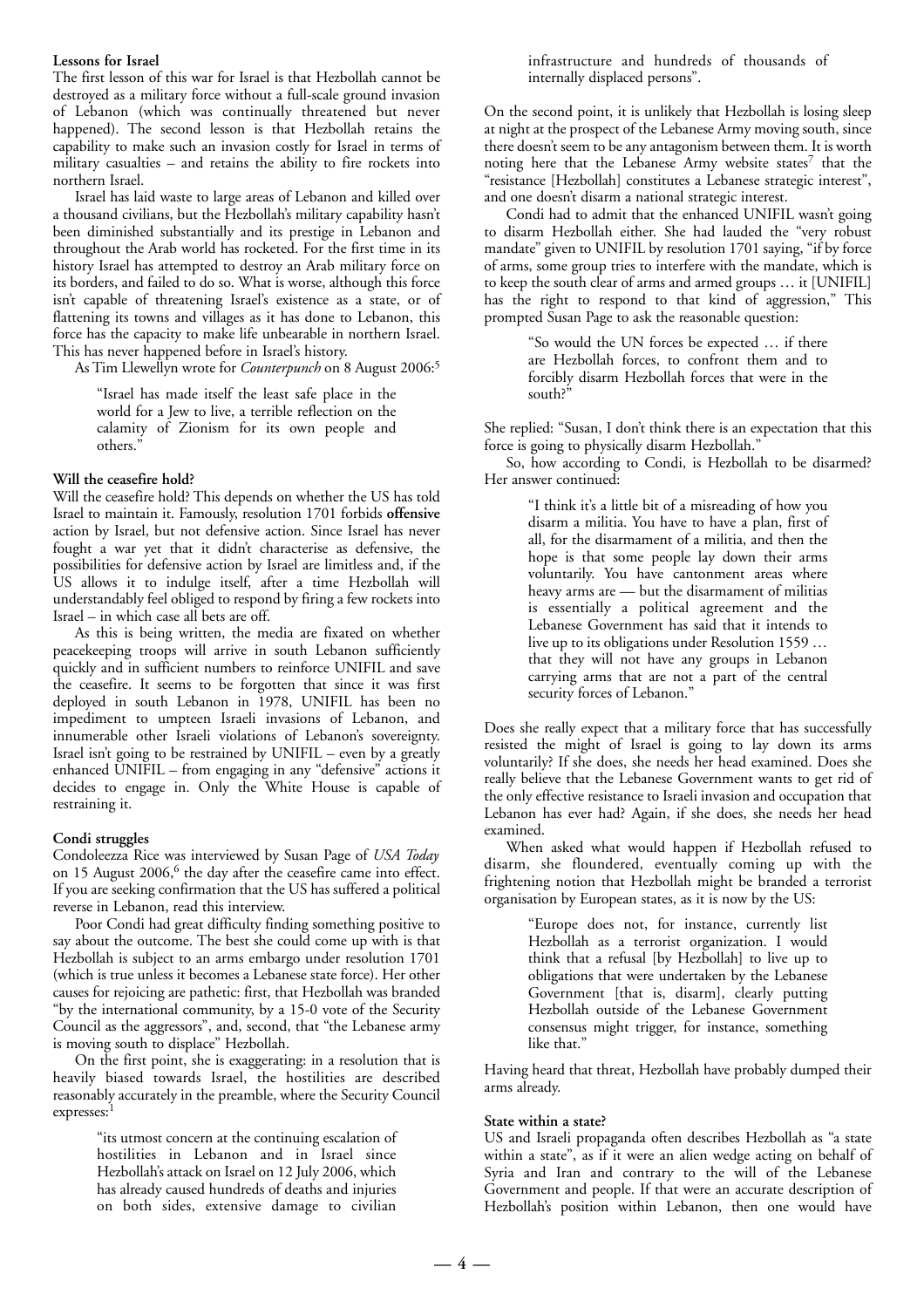expected that, when Hezbollah's action on 12 July 2006 triggered a massive Israeli assault, anti-Hezbollah feeling in Lebanon would have been rampant. It wasn't rampant, because, although Hezbollah has a military capability which is not under the control of the Lebanese Government, it has used it solely to resist Israel and is widely admired outside its Shiite base for this resistance, as the opinion poll results quoted above demonstrate.

This is reflected in the Policy Statement on the basis of which the present Lebanese Government was formed, with Hezbollah participation, and endorsed by the Lebanese Parliament, in July 2005. This Statement recognises the role of the "resistance" (aka Hezbollah) in Lebanese life, and contains a commitment to repatriate Lebanese prisoners from Israeli jails. A section entitled *Resistance and Foreign Policy* says the following:8

> "Protection of the Resistance and recognition that it is a genuine Lebanese manifestation of our right to liberate our lands from any occupation …

> "A belief in the right of return of the Palestinian refugees and the commitment to continue followup on all Lebanese prisoners and missing in Israeli jails."

That the Hezbollah military wing is not under the control of the Lebanese Government is a consequence of the way it developed as a resistance movement against Israeli occupation in the Shiite community in southern Lebanon with assistance from Iran. This is an anomaly, but it is an anomaly for the Government and people of Lebanon to sort out, or leave be, as they see fit.

That this is the subject of Security Council resolutions culminating in resolution 1701 is contrary to Article 2.7 of the UN Charter which says that "nothing contained in the present Charter shall authorize the United Nations to intervene in matters which are essentially within the domestic jurisdiction of any state".

Having said that, it is worth noting that, if Hezbollah were to become a Lebanese state force, the requirements of resolution 1701 would be fulfilled without it giving up any weapons. Resolution 1701 doesn't specifically require Hezbollah to disarm, merely that there be<sup>1</sup>

> "no weapons without the consent of the Government of Lebanon and no authority other than that of the Government of Lebanon" (Paragraph 3)

In March 2006, a "national dialogue" began in Lebanon with 14 confessional leaders, including Hezbollah's secretary-general, Hasan Nasrallah, taking part. Addressing the anomaly was one of the items on the agenda. The "national dialogue" was ongoing on 12 July 2006.

#### **28 August 2006**

- **[1]** daccessdds.un.org/doc/UNDOC/GEN/N06/465/03/ PDF/N0646503.pdf
- **[2]** www.beirutcenter.info/default.asp?contentid=692&Menu ID=46
- **[3]** www.david-morrison.org.uk/other-documents/shtraslerhaaretz-20060818.htm
- **[4]** See www.mfa.gov.il
- **[5]** www.counterpunch.org/llewellyn08082006.html
- **[6]** www.state.gov/secretary/rm/2006/70740.htm
- **[7]** www.lebarmy.gov.lb/article.asp?cat=6&ln=en
- **[8]** lebanesebloggers.blogspot.com/2005/07/government-policystatement-historical\_28.html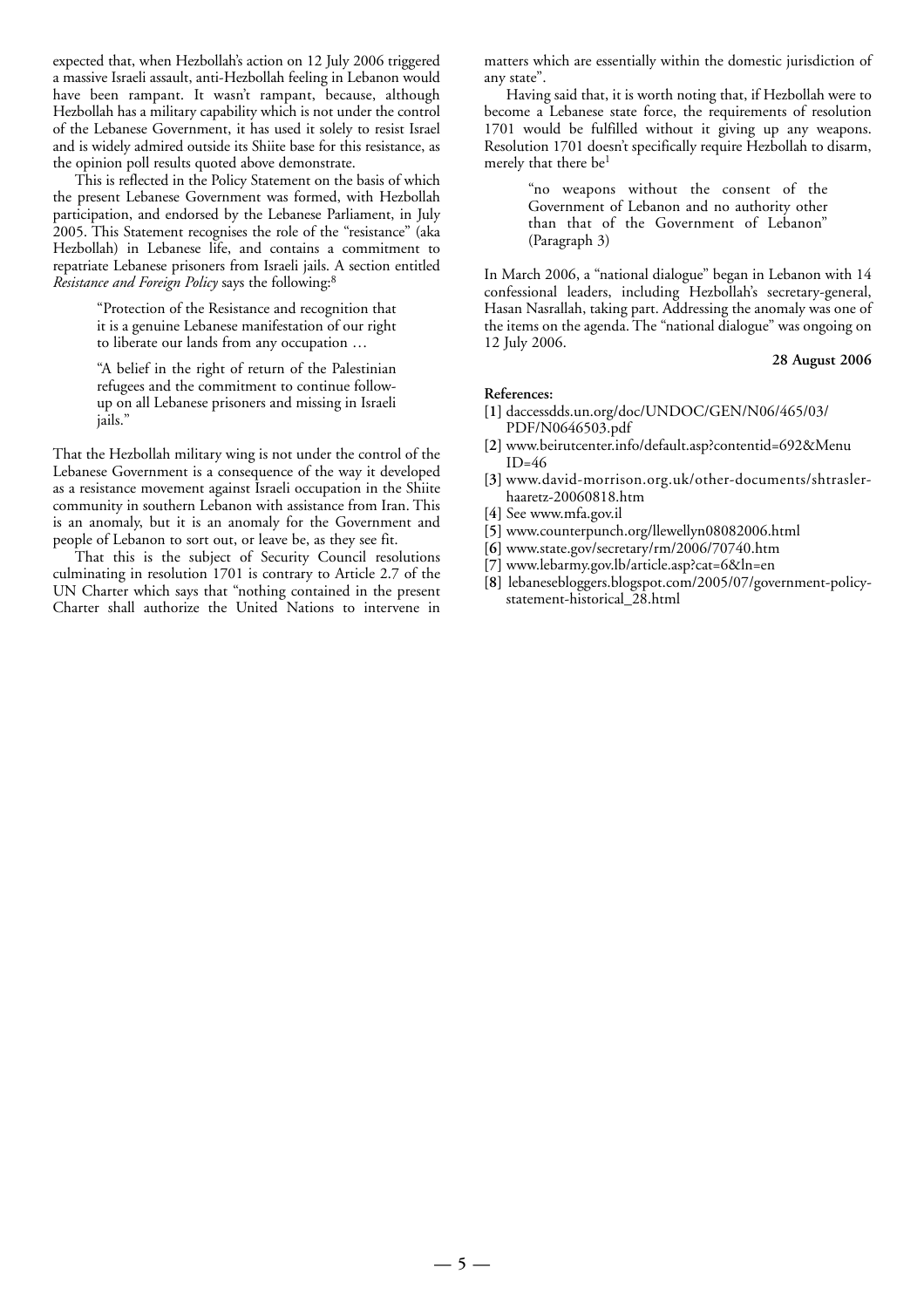# (Not) WHY ISRAEL ATTACKED LEBANON

If we are to believe Israel, and its allies in Washington and London, the reason Israel laid waste to Lebanon for a month was to secure the release of Ehud Goldwasser and Eldad Regev, who were captured by Hezbollah on 12 July 2006 in a cross-border raid, in which three other Israeli soldiers were killed.

If their release was Israel's primary objective, this was a nonsensical approach. Hezbollah's motive in taking them prisoner was to exchange them for Lebanese prisoners held by Israel. Such exchanges had taken place at least three times in the past, in July 1996, in June 1998, and the largest in January 2004 (see, for example, *Electronic Intifada* article *History of Israeli-Arab Prisoner Exchanges*1). The release of the captured soldiers could have been secured without a military assault on Lebanon – and, more than a thousand deaths later, the assault has predictably failed to secure their release.

On 14 August 2006, the Israeli Prime Minister, Ehud Olmert, appointed Ofer Dekel, formerly the deputy head of Israel's Shin Bet security service, as his "Special Representative regarding the return of the three kidnapped Israeli soldiers: Gilad Shalit [held in Gaza], Ehud Goldwasser and Eldad Regev".<sup>2</sup> Before Ofer Dekel's appointment, negotiations were already going on, with Egypt acting an intermediary, about the release of Gilad Shalit in a prisoner exchange. It is a pound to a penny that Ofer Dekel has already opened negotiations to secure the release of the other two soldiers in another prisoner exchange.

#### **Kidnapping**

Israel managed to project a sense of moral outrage about Hezbollah's capture of its two soldiers, outrage that was widely echoed in the West. To assist in this process, the soldiers' capture was referred to as kidnapping and they were referred to as hostages. In the sense that they were captured and were being held in order to put pressure on Israel to do something it wouldn't otherwise do, the use of the word "hostage" is not inappropriate. But, it is a bit rich for Israel to be complaining about such behaviour, since taking Lebanese hostages was a practice that it commonly engaged in. Listen to what Amnesty International had to say in June 1998:<sup>3</sup>

> "By Israel's own admission, Lebanese detainees are being held as 'bargaining chips'; they are not detained for their own actions but in exchange for Israeli soldiers missing in action or killed in Lebanon. Most have now spent 10 years in secret and isolated detention. Must the hostages wait in detention for another 10 years before they are released? This is a game that must stop."

Another point: the moral outrage widely expressed in the West about the holding of the three soldiers for a few weeks is in marked contrast to the almost total silence in the West about the over 9,000 Palestinian prisoners held in Israeli jails, many for years and most without any kind of trial, including over 100 women and about 400 young people under 18.1 This list has been added to in recent weeks by the detention of Hamas elected representatives, with barely a whimper of complaint from the outside world.

#### **Unprovoked attack**

A factor used by Israel to amplify the moral outrage about the capture of Ehud Goldwasser and Eldad Regev on 12 July 2006 was that it was carried out inside Israel itself. Israeli spokesmen, and their counterparts in Washington, have asserted over and over again that Israel had subjected to an outrageous unprovoked attack on their territory, to which they had to respond.

Doubt has been expressed about whether the attack did take place in Israel – with some justification since early reports by, for example, Associated Press correspondent, Joseph Panossian, said it took place in Lebanon:

> "The militant group Hezbollah captured two Israeli soldiers during clashes Wednesday across the border in southern Lebanon, prompting a swift reaction from Israel, which sent ground forces into its neighbor to look for them."

Later on 12 July 2006, Panossian changed his reporting twice, ending up with what became the official version:

> "Hezbollah militants crossed into Israel on Wednesday and captured two Israeli soldiers. Israel responded in southern Lebanon with warplanes, tanks and gunboats …"

The reports by Panossian, and from other sources, are reviewed by Trish Schuh here.<sup>4</sup>

It must be emphasised that UN observers from the UNIFIL force concur with the official version that the attack took place within Israel. Since they are on the ground close to the Israeli border in southern Lebanon, they are in the best position to know.

UNIFIL was created by Security Council resolution 425, passed on 19 March 1978, "for the purpose of confirming the withdrawal of Israeli forces", in the words of the resolution.<sup>5</sup> Over 28 years later, the force is still in southern Lebanon. Ironically, UNIFIL stands for the United Nations **Interim** Force in Lebanon – its initial deployment was for 6 months, but every 6 months since then the Security Council has passed a resolution to extend its mandate by another 6 months. About 250 UNIFIL personnel have been killed in the course of their duties, the vast majority as a result of Israeli military action, including 4 on 25 July 2006.

Every 6 months the UN Secretary General presents a detailed report on UNIFIL's observations to the Security Council.6 The report (S/2006/560) for the period 21 January 2002 to 18 July 2006 says the following about the events of 12 July 2006:7

> "The crisis started when, around 9 a.m. local time, Hezbollah launched several rockets from Lebanese territory across the withdrawal line (the so-called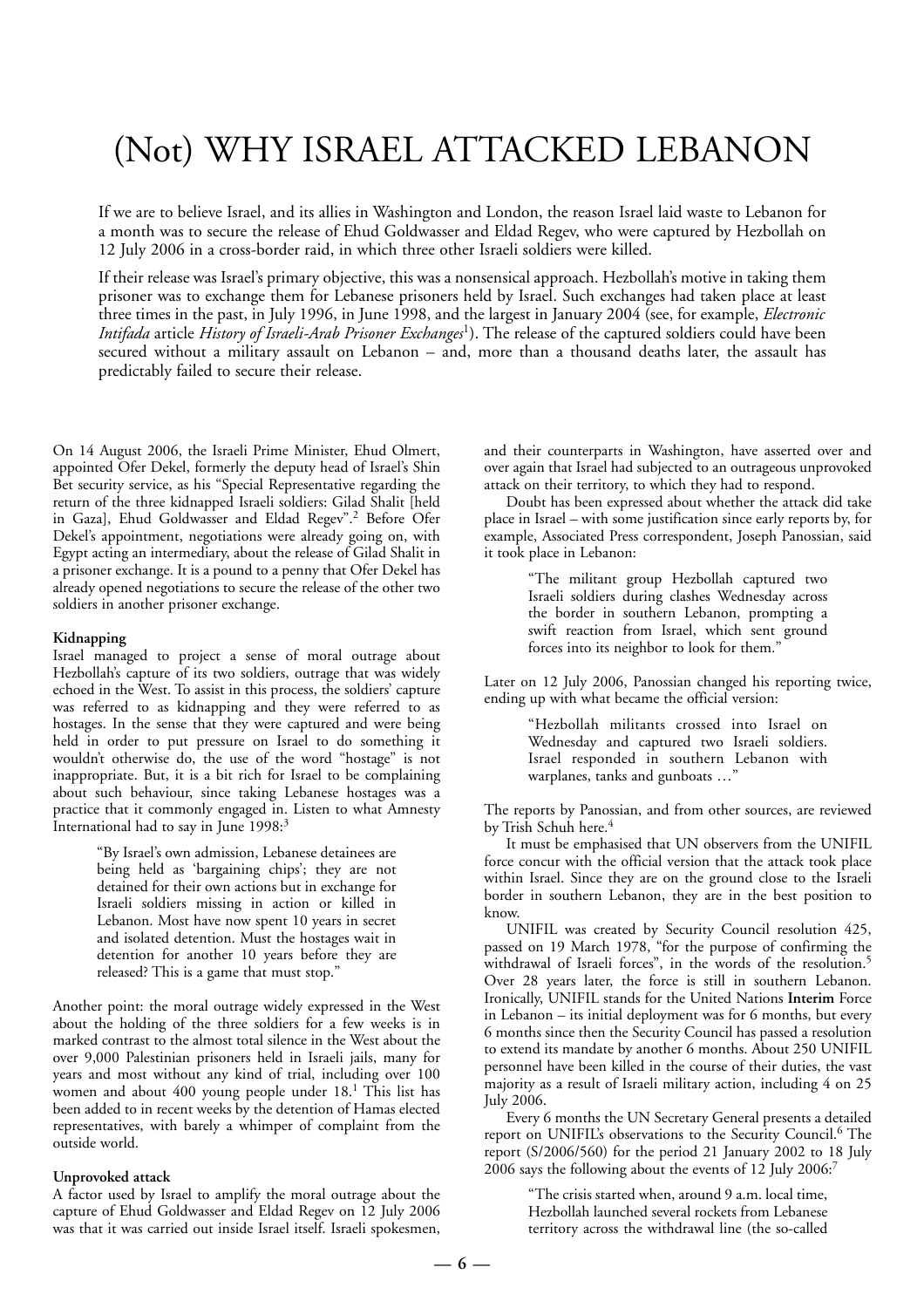Blue Line) towards Israel Defense Forces (IDF) positions near the coast and in the area of the Israeli town of Zarit. In parallel, Hezbollah fighters crossed the Blue Line into Israel and attacked an IDF patrol. Hezbollah captured two IDF soldiers, killed three others and wounded two more. The captured soldiers were taken into Lebanon." (paragraph 3)

Until there is evidence to the contrary, this has got to be taken to be the definitive account.

#### **Unprecedented event**

So, let's assume for now that Israel's sovereignty was briefly infringed by Hezbollah on 12 July 2006. In recent weeks, the impression has been given by Israel, and generally speaking reported as fact in Britain, that Hezbollah's brief incursion was an unprecedented event and that, since Israel withdrew its ground forces from Lebanon in May 2000 (after 18 years of occupation), there had been few incursions either way across the Blue Line. The message we were meant to get was that Hezbollah's action was the kind of reward that the ungrateful Arabs mete out to Israel when it generously withdraws from Arab territory.

The truth is somewhat different, as George Monbiot pointed out in *The Guardian* on 8 August 2006.<sup>8</sup> Since May 2000, there have been hundreds of violations of the Blue Line attested to by UNIFIL. Israel may have withdrawn its ground troops but, according to UNIFIL, Israeli aircraft crossed the Blue Line "on an almost daily basis" between 2001 and 2003, and "persistently" until 2006. These incursions "caused great concern to the civilian population, particularly low-altitude flights that break the sound barrier over populated areas".

In addition to these persistent violations of Lebanese sovereignty by Israel since May 2000, there have been a number of minor outbreaks of hostilities across the Blue Line prior to 12 July 2006, the last at the end of May this year. George Monbiot's account of it is as follows:

> "On May 26 this year, two officials of Islamic Jihad – Nidal and Mahmoud Majzoub – were killed by a car bomb in the Lebanese city of Sidon. This was widely assumed in Lebanon and Israel to be the work of Mossad, the Israeli intelligence agency. In June, a man named Mahmoud Rafeh confessed to the killings and admitted that he had been working for Mossad since 1994. Militants in southern Lebanon responded, on the day of the bombing, by launching eight rockets into Israel. One soldier was lightly wounded. There was a major bust-up on the border, during which one member of Hezbollah was killed and several wounded, and one Israeli soldier wounded. But while the border region 'remained tense and volatile', UNIFIL says it was 'generally quiet' until July 12."

Israel's holier than thou attitude to Hezbollah's brief violation of sovereignty across the Blue Line on 12 July 2006 is hypocritical. On a more general note, the history of Israel is the history of violation of other states' sovereignty not just for hours but for decades, including the ultimate violation – the annexation of other states' territory, notably, the Golan Heights and East Jerusalem. For Israel to complain about the infringement of its territory is akin to a persistent drunk complaining about other people sucking a brandy ball.

And don't think that Israel is about to abandon its addiction to violating the sovereignty of other states. Listen to this from Prime Minister Olmert in the Knesset on 14 August 2006:<sup>9</sup>

"Hezbollah leaders went into hiding and are lying.

We will continue to hunt them down anytime, anywhere."

There, Olmert asserts the right of Israel to violate the sovereignty of any state, anytime. Don't expect any protest from those in the West who were outraged by Hezbollah's brief infringement of Israeli sovereignty on 12 July 2006.

#### **Raining rockets?**

The first myth about Israel's assault on Lebanon is that its objective was to secure the release of Ehud Goldwasser and Eldad Regev. The second myth is that its objective was to stop Hezbollah raining down rockets on Israeli cities. Prime Minister Blair told a press conference at the G8 on 17 July 2006:<sup>10</sup>

> "… but the fact of the matter is this began with the kidnap of soldiers. Then there were Israeli soldiers killed and then there have been rocket attacks, as I say perhaps as many as 1,000 or more rocket attacks which have killed innocent people in deliberate acts of terrorism launched from the Lebanon. Now of course it is tragic that in the retaliatory strikes there are also innocent civilians killed in the Lebanon and we express full solidarity with them and their families at a time such as this …"

So, according to Blair, the Israel's assault on Lebanon was in retaliation for the initial kidnapping of Ehud Goldwasser and Eldad Regev and the killing of other Israeli soldiers, **and** for rocket attacks on Israel.

It is true that Hezbollah fired a number of rockets into Israel as a diversionary tactic at the same time as it launched its operation to capture Israeli soldiers, but they were not aimed at Israeli cities. But, before 12 July 2006 no rocket had been fired into Israel since late May. Then, Israel made a limited military response. Had Israel made a similar limited response on 12 July 2006, the large-scale rocket attacks on northern Israel would never have happened.

Hezbollah's large-scale rocket attacks on northern Israel cities did not begin until after Israel's much more destructive, and much more lethal, assault on Lebanon got under way and they stopped once Israel's assault on Lebanon stopped, as Hezbollah always said they would. They were in retaliation for Israel's assault on Lebanon and they would not have happened without Israel's assault on Lebanon.

(On the matter of Hezbollah rockets, *Haaretz* ran a story on 18 August 2006 entitled *Peretz: Army did not warn me about missiles*, <sup>11</sup> which began:

> "When Defense Minister Amir Peretz took office four months ago, Hezbollah and the missile threat were at the bottom of the priority list senior IDF officers presented him, Peretz says. In private conversations over the past few days, Peretz said officers did not tell him there was a strategic threat to Israel, and did not present him with all relevant information about the missile threat."

Could it be that the assault on Lebanon was launched without the Defense Minister knowing that Hezbollah was capable of retaliating by firing rockets into northern Israel in large numbers? If he didn't know, you would have thought that he would have the wit to draw a veil over his ignorance? Or is he making a crude attempt to avoid responsibility for the attacks on northern Israel?)

#### **Comparatively placid**

Israel and its supporters managed to give two different, and rather contradictory, impressions of what had gone on across the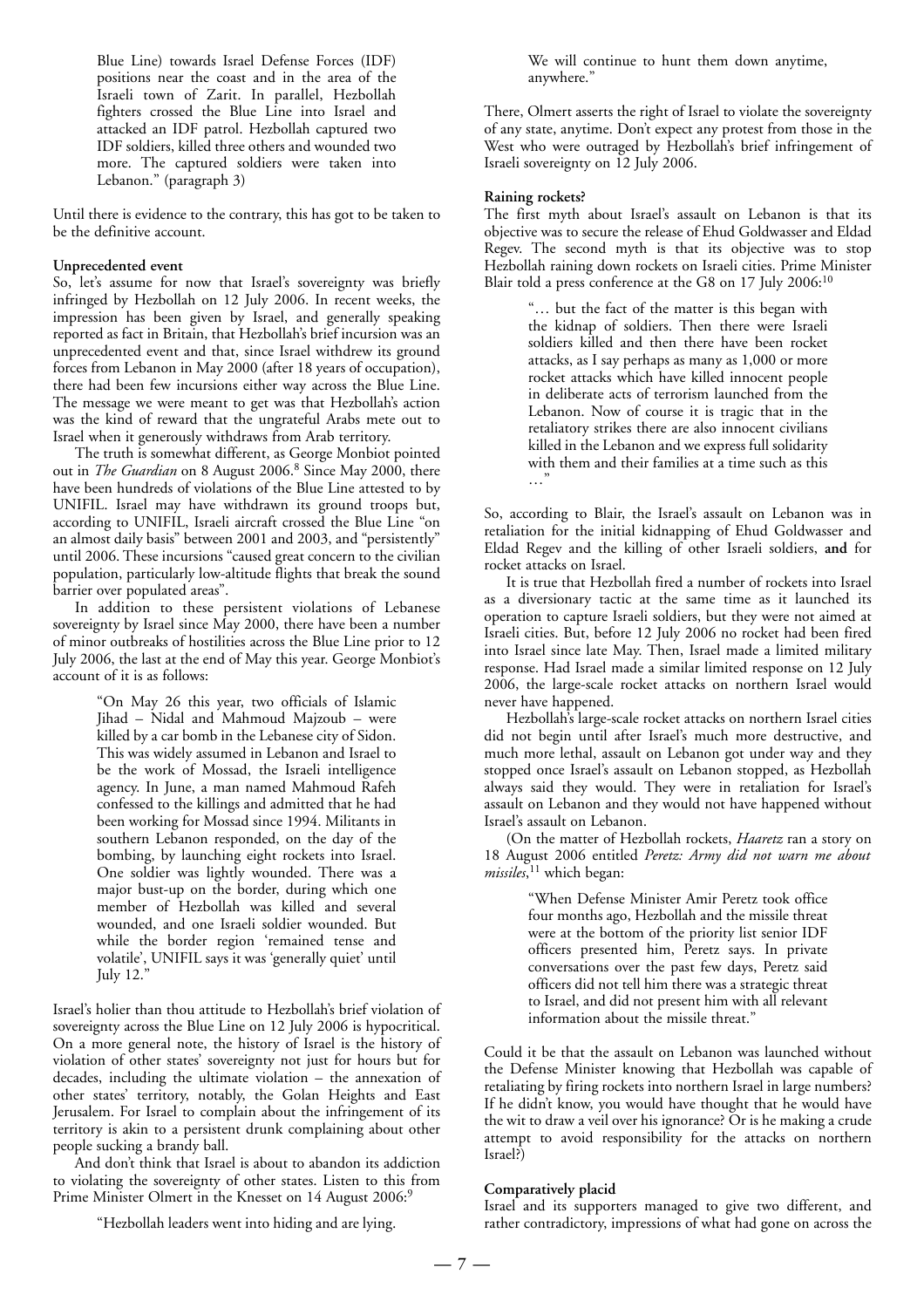Blue Line, since the Israeli withdrawal from Lebanon in May 2000. On the one hand, that the Hezbollah action of 12 July 2006 was an unprecedented unprovoked attack, which had to be responded to by an unprecedented act of self-defence. On the other hand, that Hezbollah had been constantly raining down rockets into Israeli cities and had therefore been a constant threat to the lives of Israeli civilians – and this was the reason for Israel laying waste to Lebanon.

The truth was that, although there were constant border violations, chiefly by Israel, there were few serious incidents and few people killed, either civilian or military. Here is an account by American academic, Augustus Richard Norton, in *The Boston Globe* on 7 August 2006:<sup>12</sup>

> "What most casual observers are not expected to know, but what Israeli Prime Minister Ehud Olmert and Bush should know, is that the six years between Israel's unilateral withdrawal from Lebanon in May 2000 until the momentous Hezbollah attack on July 12 were comparatively placid.

> "During that period, one Israeli civilian was killed by Hezbollah weapons (and five more were killed in a Palestinian operation that may have been helped by Hezbollah). Meanwhile, more than a score of Lebanese civilians were killed either by hostile action or by mines left behind by Israel. The dead deserve that we not treat their violent end lightly. Haviv Donon, 16, who was felled by a Hezbollah antiaircraft round fired at Israeli planes violating Lebanese airspace, and Yusif Rahil, 15, a shepherd killed by an artillery round intended for Hezbollah after an attack in Shebaa Farms, were innocent victims. Thankfully, such victims were far fewer then than may be commonly imagined.

> "There were serious clashes in the vicinity of the Shebaa Farms, part of the Israeli-occupied Golan Heights claimed by Lebanon during that six-year period. Nine Israeli soldiers died in Hezbollah attacks in the contested area, and 16, including eight on July 12, were killed along the international border in seven clashes. Some of the attacks were in retaliation for Israeli-caused deaths in Lebanon. At least 21 Israeli soldiers were also wounded."

#### **Lebanon asks for ceasefire**

Paragraph 4 of the UNIFIL report (S/2006/560) referred to above reads as follows:7

> "In the afternoon of 12 July local time, the Government of Lebanon requested UNIFIL to broker a ceasefire. Israel responded that a ceasefire would be contingent upon the return of the captured soldiers."

The same afternoon, US Secretary of State, Condoleezza Rice, spoke to the Lebanese Prime Minister, Fouad Siniora, and to the Israeli Foreign Minister, Tzipi Livni. This information is contained in a press statement in the name of the Secretary of State,<sup>13</sup> which significantly doesn't mention the Lebanese Government's request for a ceasefire.

Had the US administration wished to stop the incipient hostilities, this was the time to do it. Instead, Condoleezza Rice rang up Kofi Annan and asked him to send a mission to the Middle East. As she told a press conference in Germany the next day: $14$ 

yesterday morning, suggested that it might be useful for the U.N. to send a mission, and he is now sending such a mission."

Could there be a more cynical ploy to give Israel time to lay waste to Lebanon? The UN mission came back from the Middle East and reported to the Security Council on 21 July 2006. This gave Israel over a week.

At this point, the US felt obliged to begin a show of trying to bring hostilities to an end, but it took Condoleezza Rice until 24 July 2006 to get to Beirut. (Her presence had the one advantage that Israel stopped bombing the city, lest the US Secretary of State be killed by a US-supplied bomb dropped from a USsupplied plane by a US ally – perhaps the Lebanese should have kidnapped her and held her until Israel called off its assault).

Then there was the diversion of the international conference in Rome on 26 July 2006, whereupon she had to give an important piano recital in Kuala Lumpur on 28 July 2006. However, she did come back to Israel on 30 July 2006, only to be told that she wasn't welcome in Beirut because Israel had just killed a large number of Lebanese civilians in Qana – so she had to go back to Washington.

At this point, with Israel having failed to do serious damage to Hezbollah in the time provided for them by the US, a serious attempt began to organise cover for a climb-down in the form of a Security Council resolution. Two weeks later, on 11 August 2006, resolution 1701 was passed and on 14 August 2006 a ceasefire arranged by Kofi Annan took place. The US, backed to the hilt by the UK, had provided Israel with 34 days in all to lay waste to Lebanon.

#### **Condi prays**

On 18 July 2006, Condoleezza Rice met the Maronite Patriarch of Lebanon, Nasrallah Sfeir, in Washington, and told him:15

> "And I want you to know that we're not only working hard, but we're also praying for the people of Lebanon."

It will have been of great comfort to the Lebanese people, as the US-supplied bombs rained down upon them, to know that throughout it all the US Secretary of State was praying for them, while supplying Israel with more bombs, and playing diplomatic games to ensure that Israel was given time to make use of them. **28 August 2006**

- **[1]** electronicintifada.net/v2/article4986.shtml
- **[2]** www.pmo.gov.il/PMOEng/Communication/Spokesman/ 2006/08/spokeofer140806.htm
- **[3]** web.amnesty.org/library/index/engmde150541998
- **[4]** onlinejournal.com/artman/publish/article\_1107.shtml
- **[5]** daccessdds.un.org/doc/RESOLUTION/GEN/NR0/368 /70/IMG/NR036870.pdf
- **[6]** www.un.org/Depts/dpko/missions/unifil/unifilDrp.htm
- **[7]** daccessdds.un.org/doc/UNDOC/GEN/N06/437/22/ IMG/N0643722.pdf
- **[8]** www.guardian.co.uk/Columnists/Column/0,,1839282, 00.html
- **[9]** www.ynetnews.com/articles/0,7340,L-3291134,00.html
- **[10]** www.number-10.gov.uk/output/Page9864.asp
- **[11]** www.haaretz.com/hasen/spages/751448.html
- **[12]** www.boston.com/news/world/middleeast/articles/2006/ 08/07/in\_mideast\_shades\_of\_1982/
- **[13]** www.state.gov/secretary/rm/2006/68902.htm
- **[14]** www.state.gov/secretary/rm/2006/68967.htm
- **[15]** www.state.gov/secretary/rm/2006/69164.htm
- "I had a conversation with him [Kofi Annan]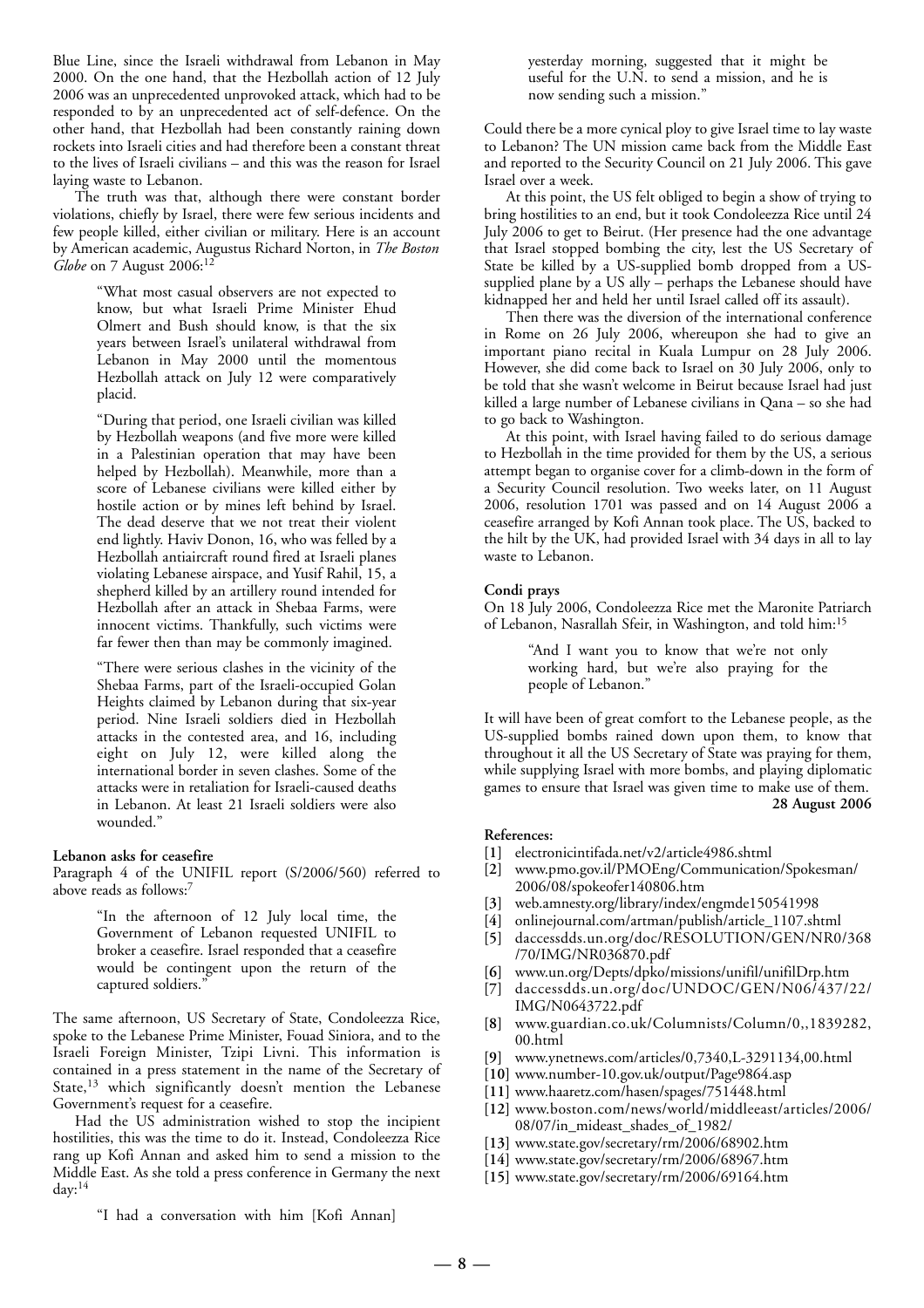# THE LEBANESE GOVERNMENT STATEMENT

"… the Government statement, on the basis of which we participated in the Government, talks about the Lebanese Government's endorsement of resistance and its national right to liberate the land and the prisoners.

"How could a resistance liberate prisoners? Go to George Bush for example?"

(Hezbollah Secretary General, Hasan Nasrallah, Al Jazeera, 20 July 2006)

On 18 April 2006, President Bush received the Lebanese Prime Minister, Fouad Siniora, as an honoured guest at the White House. Bush told his guest that "the United States strongly supports a free and independent and sovereign Lebanon".<sup>1</sup> He continued:

> "We took great joy in seeing the Cedar Revolution. We understand that the hundreds of thousands of people who took to the street to express their desire to be free required courage, and we support the desire of the people to have a government responsive to their needs and a government that is free, truly free."

A few months later, the US President did not demur when Israel's Chief of Staff, Dan Halutz, promised to "turn Lebanon's clock back 20 years".2 He was happy to see the sovereignty of the "free and independent and sovereign Lebanon" with "a government that is free, truly free" violated remorselessly by its neighbour, over a thousand of its citizens killed and a quarter of them driven from their homes – using armament supplied by the US and largely paid for by US tax dollars. It's as well Lebanon wasn't the US's worst enemy.

#### **Hezbollah in government**

Bush and Siniora didn't give a press conference when they met at the White House on 18 April 2006. It is a fair bet that they didn't do so, because Bush didn't want to face awkward questions about the fact that the "free, truly free" Siniora Government had a "terrorist" serving in it, as Minister for Water and Energy.

In the Lebanese elections in May/June 2005, Hezbollah won 14 of the 27 seats assigned to Shiites in the 128-seat parliament and, for the first time, it went into the Lebanese Government, taking the Ministry of Water and Energy. Mohamed Fneiche is the Minister. Hezbollah is on the US State Department's list of "Foreign Terrorist Organizations".3 In September 2002, when he was Colin Powell's deputy in the State Department, Richard Armitage said of Hezbollah that it "may be the A-team of terrorists and maybe al-Qaida is actually the B-team".4

This was an awkward issue for the US administration. They had lauded the so-called Cedar Revolution on the back of which Syria was forced to withdraw its 15,000 troops from Lebanon. The withdrawal of these troops was, we were told, the sine qua non of having free and fair elections in Lebanon. But when the troops were withdrawn and the elections held, although they produced a nominally anti-Syrian parliamentary majority, the government formed had a programme that wasn't obviously anti-Syrian. And the government had a "terrorist" in it.

#### **Welcoming Hezbollah**

When the Siniora Government was being formed in July 2005, reporters gave State Department spokesman, Adam Ereli, a hard time on this issue. He announced at a press briefing on 20 July  $2005:5$ 

> "We're releasing a statement after the briefing today, welcoming the agreement between the President of Lebanon Emile Lahoud and the Prime Minister Designate of Lebanon Fouad Siniora on a proposed list of cabinet members for the next Government of Lebanon. We believe that this is a positive and an important step forward that reflects and is responsive to the will and desires of the Lebanese people as expressed through historic elections.

> "This list needs to still be approved by parliament, but if and when it is approved, we certainly look forward to working with the new Government of Lebanon…"

The obvious question was: will you be working with the Hezbollah minister? It was asked:

> "One of the innovations of this cabinet is a member of Hezbollah. Does your welcome for this cabinet extend to that individual? And will you be working with him?"

This rather spoiled Ereli's enthusiasm for the new Lebanese Government, because he had to say:

> "… we have a policy towards Hezbollah, it's clear, it hasn't changed and to the extent that there are active members of a foreign terrorist organization in a government, then our ability to interact and work with those individuals is circumscribed."

Ereli was faced with this question repeatedly in various guises that day and the next at State Department briefings. And it can be guaranteed that the matter would have come up again on 18 April 2006, when Siniora was at the White House, had the press been allowed to ask questions. So, they weren't.

#### **Endorsement of Islamic Resistance**

In fact, the American press could have made Ereli's life even more difficult in July 2005, had they known the basis on which the Siniora Government was formed. For, not only did it contain a Hezbollah Minister, the policy statement on which it was put together and approved by the Lebanese Parliament recognised the role of Hezbollah's military wing, Islamic Resistance, in combating Israeli aggression. This means that, in Bush's terms, each and every member of the Government, including Siniora himself, supports terrorism. All of them are complicit, not just the Hezbollah Minister.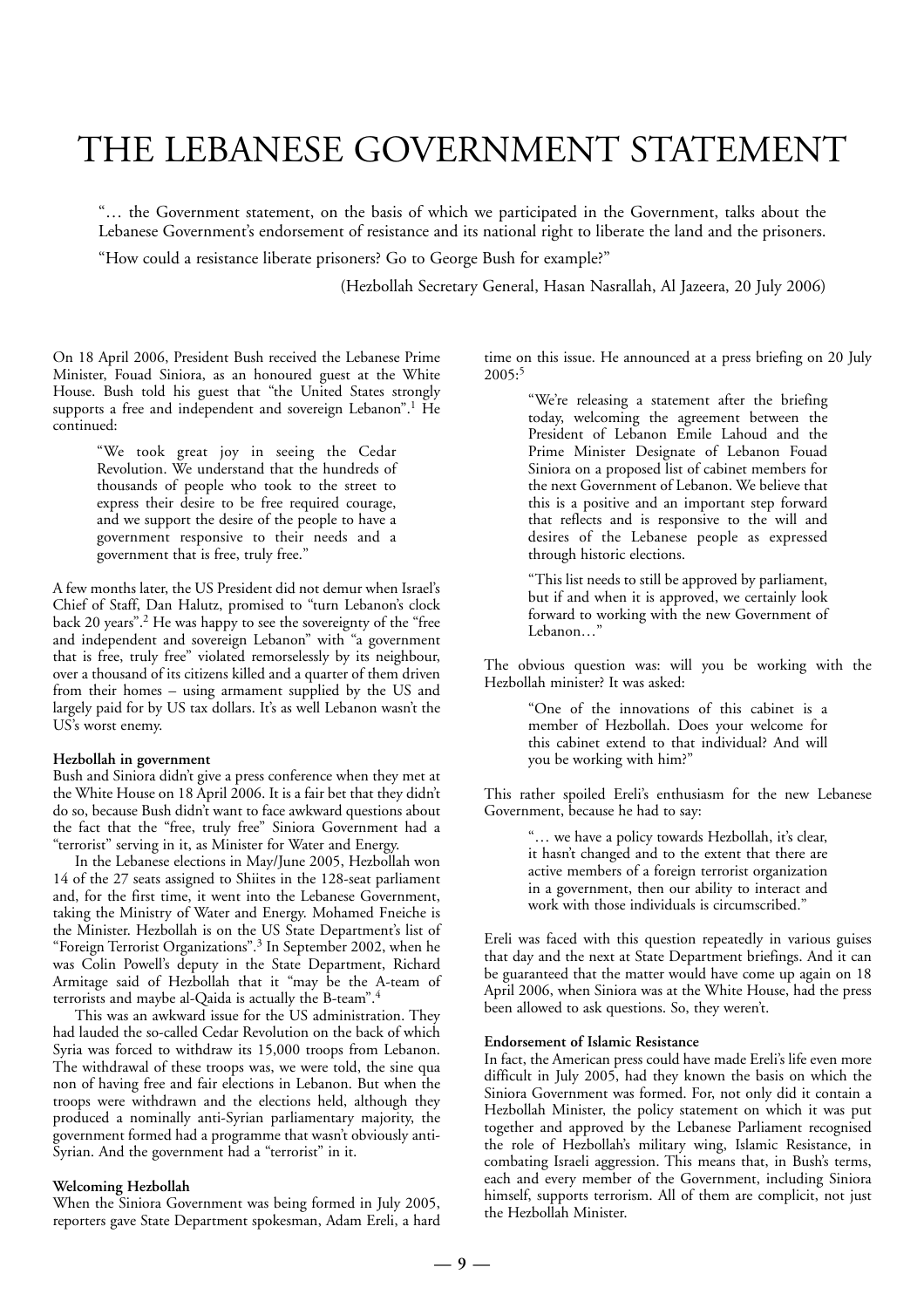I first heard about this policy statement from an interview by Hezbollah Secretary General, Hasan Nasrallah, broadcast on Al Jazeera on 20 July 2006<sup>6</sup> (of which more later). In this interview, he said:

> "… the Government statement, on the basis of which we participated in the Government, talks about the Lebanese Government's endorsement of resistance and its national right to liberate the land and the prisoners."

I have been unable to lay my hands on a reliable English translation, but I have located what purports to be a rough translation here.7 A section of this entitled *Resistance and Foreign Policy* contains the following:

> "Protection of the [Islamic] Resistance and recognition that it is a genuine Lebanese manifestation of our right to liberate our lands from any occupation …

The translation is not the best, but the general drift is clear (and it's consistent with Nasrallah said). There is little doubt but that anybody who joined the Lebanese Government on this basis is, in Bush's terms, a supporter of terrorism.

#### **Lebanese Army**

It is worth noting that the Lebanese Army website also recognises the role of Hezbollah in ending Israeli occupation and its continuing role today :<sup>8</sup>

> "The national resistance which is confronting the Israeli occupation is not a guerilla and it has no security role inside the country and its activities are restricted to facing the Israeli enemy. This resistance led to the withdrawal of the enemy from the bigger part of our occupied land and is still persistent to free the farms of Shebaa. **Preserving this resistance constitutes a Lebanese strategic interest** [my emphasis] with the aim of relating the struggle with the enemy and regain all the Lebanese legitimate rights achieving and at the forefront the withdrawal of Israel from the farms of Shebaa and the return of the refugees to their land."

Again the translation is not the best, but the drift is clear. Clearly, the Lebanese Army also supports terrorism, in Bush's terms.

(The US has recently offered help to train and equip the Lebanese Army. Doubtless they will be equipping them with air defence systems capable of bringing down Israeli F16s, in order to make more business for Lockheed-Martin. Be that as it may, this proposition led to the following amusing dialogue with Sean McCormack at the State Department press briefing on 3 August 2006**: 9**

- Q: You started by saying that you're ready to help train and equip the Lebanese army.
- SM: Right.
- Q: Even if elements of Hezbollah elements are integrated into this army considering that it represents a large portion of the population?
- SM: Hezbollah is a terrorist group. We're ready to work with the Lebanese Government.
- Q: So you're saying that you are willing to train and equip and help a Lebanese army that is free of Hezbollah elements?
- SM: We are ready to train and equip Lebanese armed forces when the conditions on the ground are right.)

#### **Other aspects of statement**

There are other interesting aspects to the Lebanese Government policy statement. On prisoners held by Israel:

> "the commitment to continue follow-up on all Lebanese prisoners and missing in Israeli jails."

#### On Palestine:

"A commitment to the Beirut Arab League Initiative (namely recognizing the State of Israel if Israel agrees to return to the 1967 borders) and the respect for all UN resolutions and international law and legitimacy.

"A belief in the right of return of the Palestinian refugees …."

#### In a section entitled *Lebanese-Syrian Relations*:

"Rebuild excellent Lebanese-Syrian relations; excellent in its depth, strength, transparency, and equality; excellent in putting its common interests above all considerations; excellent in meticulously implementing the memoranda of understandings among both countries.

"A commitment to coordinate with the Syrians in negotiating any peace settlement with Israel."

This is noteworthy because this Government is presented in the West as anti-Syrian, unlike its predecessors.

#### **Hasan Nasrallah speaks**

In his Al Jazeera interview,<sup>6</sup> Hasan Nasrallah argued that Hezbollah's kidnapping of Israeli soldiers in order to exchange them for Lebanese prisoners was in line with the Government statement, pointing out that it "talks about the Lebanese Government's endorsement of resistance and its national right to liberate the land and the prisoners".

In March 2006, a "national dialogue" began in Lebanon with 14 confessional leaders, including Hasan Nasrallah, taking part. In this interview, he described what he had told the other leaders during this process about Hezbollah's intentions:

> "Yes, I told them we would maintain the border calm. That was our policy … I used to say there are four points, two of which can stand delaying, procrastination, and making reminders about them. No problem about that. The first issue was the continued occupation of the Shab'a farms. In this respect we can take our time. This is a limited piece of land. We do not want to go to war because of the farms, not a war like the one taking place now. The second issue is that of the air and maritime violations, and even the land violations. We can put up with these. Yes, violations of our sovereignty are condemned, but we would not raise hell because of them. However, there are two issues that can stand no postponement. The first is the prisoners' issue, for this involves humanitarian suffering. The second is any attack on civilians."

#### Specifically, on the prisoners' issue, he said:

"I told them on more than one occasion that we are serious about the prisoners issue and that this can only [be] solved through the kidnapping of Israeli soldiers. Of course, I used to make hints in that respect. Of course I would not be expected to tell them on the table I was going to kidnap Israeli soldiers in July. That could not be."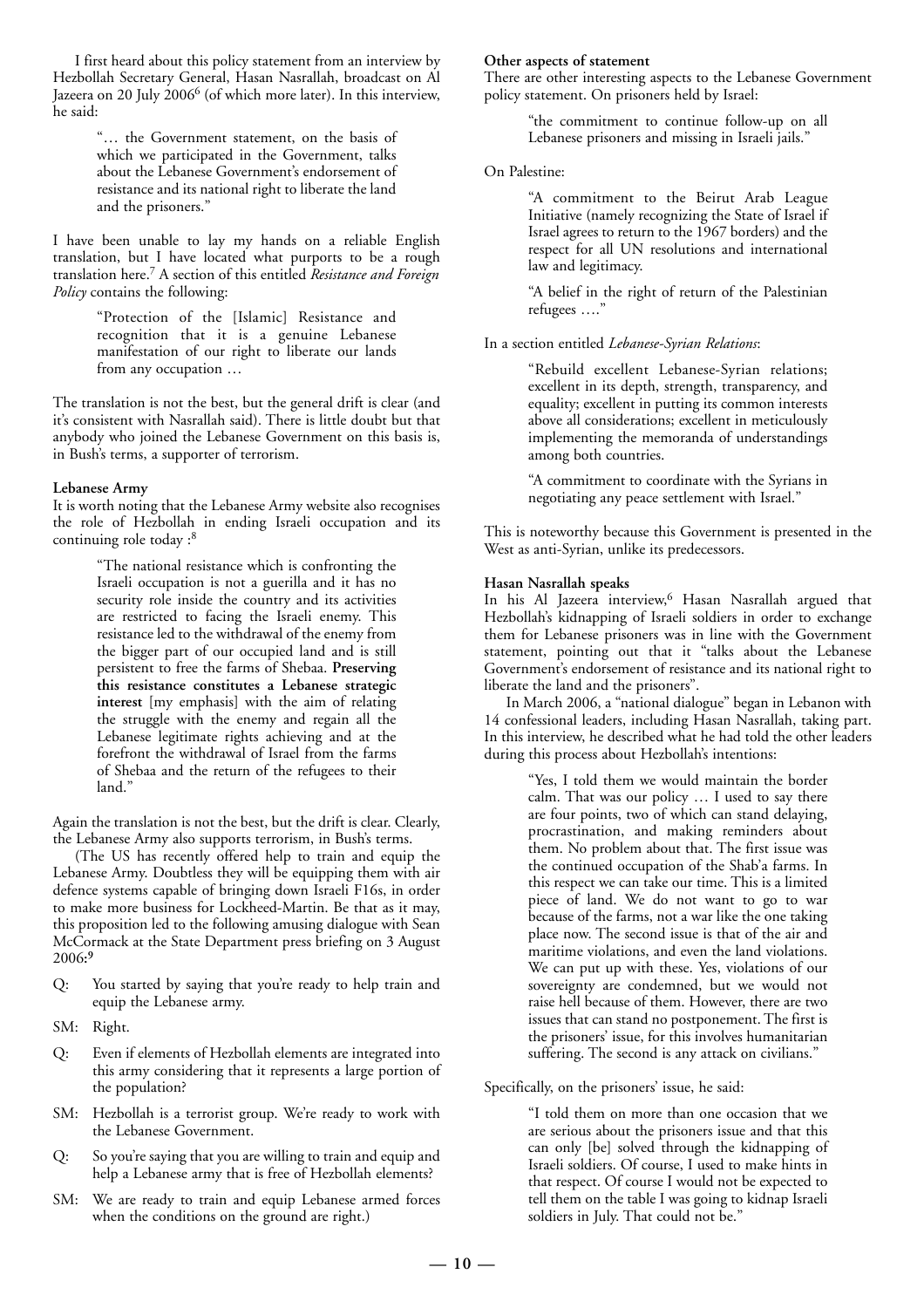So, Hezbollah regarded its kidnapping of Israeli soldiers on 12 July 2006 as being in line with the statement's commitment to securing the release the prisoners. What is more, Lebanese leaders were aware that Hezbollah was going to kidnap Israeli soldiers at some time in order to exchange them for Lebanese prisoners.

#### **Syria and Iran**

In this interview, Nasrallah also said that neither Syria nor Iran knew about the incident in advance:

> "True, I had not informed the Lebanese Government, but neither had I informed my closest allies. Syria and Iran had not been informed. No Syrian or Iranian person had had any prior information. They had not been informed, and I had not consulted anyone of them. We are a resistance group operating on Lebanese soil. We have prisoners in Israeli prisons. It is our natural right to restore them. There is a major government statement that stresses this right, according to which we acted."

He was also at pains to state that Hezbollah's actions had not been carried out in pursuit of the interests of Syria or Iran:

> "Are we that crazy, that I and my brothers want to sacrifice our souls, our families, our honourable masses, and our dear ones in order to have Syria return to Lebanon, or to postpone the international tribunal, or for the sake of the Iranian nuclear file. Can you imagine such statements! This is an insult. It is an insult to our patriotism and commitment.

> "Yes, we are friends of Syria and Iran, but for 24 years we benefited from our friendship with Syria and Iran for the sake of Lebanon. There are others who benefited from their friendship with Syria for their own seats in power, houses, wealth, and bank accounts. But, for me, tell me where my bank accounts are? Tell me where is the palace that I built as a result of my connections to the Syrian officials in Lebanon?

> "Never! Hezbollah has never taken advantage of these friendships except for the benefit of Lebanon. Today, Hezbollah is not fighting for the sake of Syria or the sake of Iran. It is fighting for the sake of Lebanon.

> "Yes, the result of this battle in Lebanon will be seen in Palestine. If it ends in victory, it will be

victory there too; and if, God forbid, it ends in defeat, then the Palestinian brothers will face difficult and tragic conditions. But, God willing, there will only be victory."

#### **The "international community"**

And on the "international community":

"Politically, the international community, first, has never been with us. So I cannot say that is not with us, isolating, and forsaking us just today. It has never been with us. Moreover, it has mostly been against. For example, we have been listed on the US terrorism list since they created the terrorism list. We are among the first to be listed on that list. Some European countries also list us as terrorists. The position of the international community is clear. Consequently, we are not surprised by the international community. We have never wagered on the international community.

"The international community adopts international resolutions of which Israel implements nothing. Even Resolution 425 [calling for withdrawal from Lebanon] was not implemented by Israel; we imposed it on Israel. It has implemented none of the resolutions concerning the Palestine question. It has implemented none of the resolutions concerning the occupied Arab territories. For us, this is neither a new factor, nor a factor of pressure."

Never has a truer word been spoken.

#### **28 August 2006**

- **[1]** www.whitehouse.gov/news/releases/2006/04/20060418- 2.html
- **[2]** news.bbc.co.uk/2/hi/middle\_east/5173078.stm
- **[3]** www.state.gov/s/ct/rls/fs/37191.htm
- **[4]** www.state.gov/s/d/former/armitage/remarks/2002/ 13308.htm
- **[5]** www.state.gov/r/pa/prs/dpb/2005/49810.htm
- **[6]** www.globalresearch.ca/index.php?context=viewArticle &code=AL-20060722&articleId=2790
- **[7]** lebanesebloggers.blogspot.com/2005/07/governmentpolicy-statement-historical\_28.html
- **[8]** www.lebarmy.gov.lb/article.asp?cat=6&ln=en
- **[9]** www.state.gov/r/pa/prs/dpb/2006/69923.htm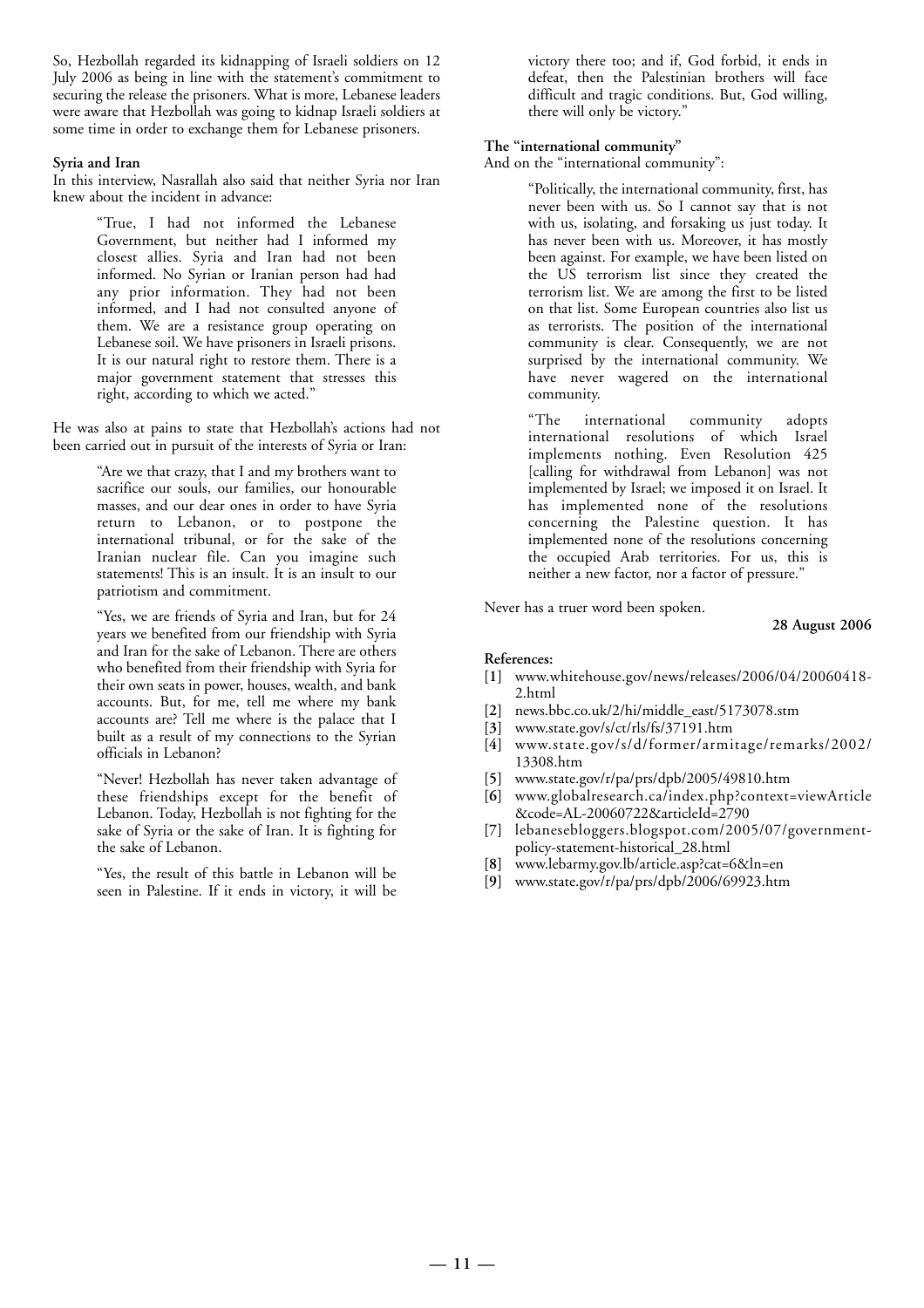# Resolution 1701 DIPLOMATIC COVER FOR A CLIMB-DOWN

Resolution  $1701$ ,<sup>1</sup> calling for "a full cessation of hostilities" in Lebanon, was passed unanimously by the Security Council on 11 August 2006, and the cessation finally occurred early on the morning of 14 August 2006.

The cessation was not brought about by the passing of resolution 1701. It was brought about by the US telling Israel to stop, because the Israeli assault on Lebanon had become counterproductive – it was not succeeding in degrading Hezbollah's military capacity significantly and the prestige of Hezbollah and its allies, Syria and Iran, was rocketing in the Arab and Muslim world.

So the US told Israel to call off its assault. Resolution 1701 is the diplomatic cover for their climb-down. It is about giving the impression that something has been achieved by Israel's military action, that the status quo ante is not being re-established. However, try as they might, they cannot obscure the fundamental military reality that, after 34 days of pounding by Israel, Hezbollah is still an effective military force.

#### **Immediate ceasefire**

The Security Council normally reacts to an outbreak of hostilities anywhere in the world by calling for an immediate ceasefire and the restoration of the status quo ante. Such a resolution may or may not have any impact on the hostilities, but it is the usual thing to do. However, in this instance, the US, backed by the UK, blocked the passage of such a resolution, as only vetowielding powers can do. They did so because they were fully in support of the Israeli assault on Lebanon.

Instead, to buy Israel time to proceed with its assault, the US proposed that the UN Secretary General send a mission to the Middle East, which took about 10 days to complete. The US continued to block a ceasefire resolution until early August when it decided that Israel's assault was counterproductive, and at this point a Security Council resolution became necessary to provide diplomatic cover for their climb-down. Resolution 1701 is the result.

#### **A full cessation of hostilities**

Famously, in Paragraph 1, resolution 1701 calls for "a full cessation of hostilities" but then says that the "full" doesn't apply to Israel. The paragraph as a whole reads:

> "[The Security Council] *Calls for* a full cessation of hostilities based upon, in particular, the immediate cessation by Hezbollah of all attacks and the immediate cessation by Israel of all offensive military operations"

The paragraph is illogical – how can there be "a full cessation of hostilities" if one side is not required to cease "all" military operations, but only "offensive" military operations? And this is supposed to be "international law"!

In any case, to ask Israel to cease "offensive" operations is hilarious, since throughout its history it has never admitted to engaging in any "offensive" military operations. All its actions, including the laying waste of Lebanon in 2006, are said to have been undertaken in self-defence, so what operations is it supposed to cease?

#### **What US says goes**

In reality, what matters is not what resolution 1701 says, but what the US says. If the US has told Israel to cease all military operations, then it will cease all military operations. Neither the text of resolution 1701, nor the presence of UN "peace keeping" troops in southern Lebanon, is going to restrain Israel from engaging in military operations, if the US has given it license to do so.

Media talk about the ceasefire being under threat because of a failure of France and other states to supply troops to enhance UNIFIL is a load of codswallop. Even with the maximum complement of 15,000 troops specified in the resolution (Paragraph 11), UNIFIL will not be in a position to prevent Israel attacking any corner of Lebanon if it has been given license to do so.

It will be stationed in southern Lebanon, so how can it possibly prevent Israel bombing Beirut or any other part of the country? That would require air defence systems stationed all over the country. It won't even be equipped to repel an Israeli ground invasion – Hezbollah would have to be called into action again to do that.

It's doubtful if it is capable of stopping Hezbollah mounting attacks across the border into Israel or firing rockets into Israel, if it has a mind to do so (which is highly unlikely in present circumstances), since no less a person than the US Secretary of State, Condoleezza Rice, said on 15 August 2006<sup>2</sup> that there was no expectation that UNIFIL was going to disarm Hezbollah.

#### **UNIFIL – an interim force**

UNIFIL – United Nations Interim Force in Lebanon – was originally created by Security Council resolution 425,<sup>3</sup> passed on 19 March 1978, after Israel invaded Lebanon. Resolution 425 called

> "upon Israel immediately to cease its military action against Lebanese territorial integrity and withdraw forthwith its forces from all Lebanese territory" (Paragraph 2).

22 years later, in May 2000, Israel finally obeyed the call, more or less (though it still occupies Sheba'a Farms – Paragraph 10 of resolution 1701 asks Kofi Annan to make proposals about resolving this issue). Paragraph 3 of the resolution established a UN force "for the purpose of confirming the withdrawal of Israeli forces", in other words, they were just observers, to be stationed in southern Lebanon.

Over 28 years later, the force is still in southern Lebanon. Its initial deployment was for 6 months, but every 6 months since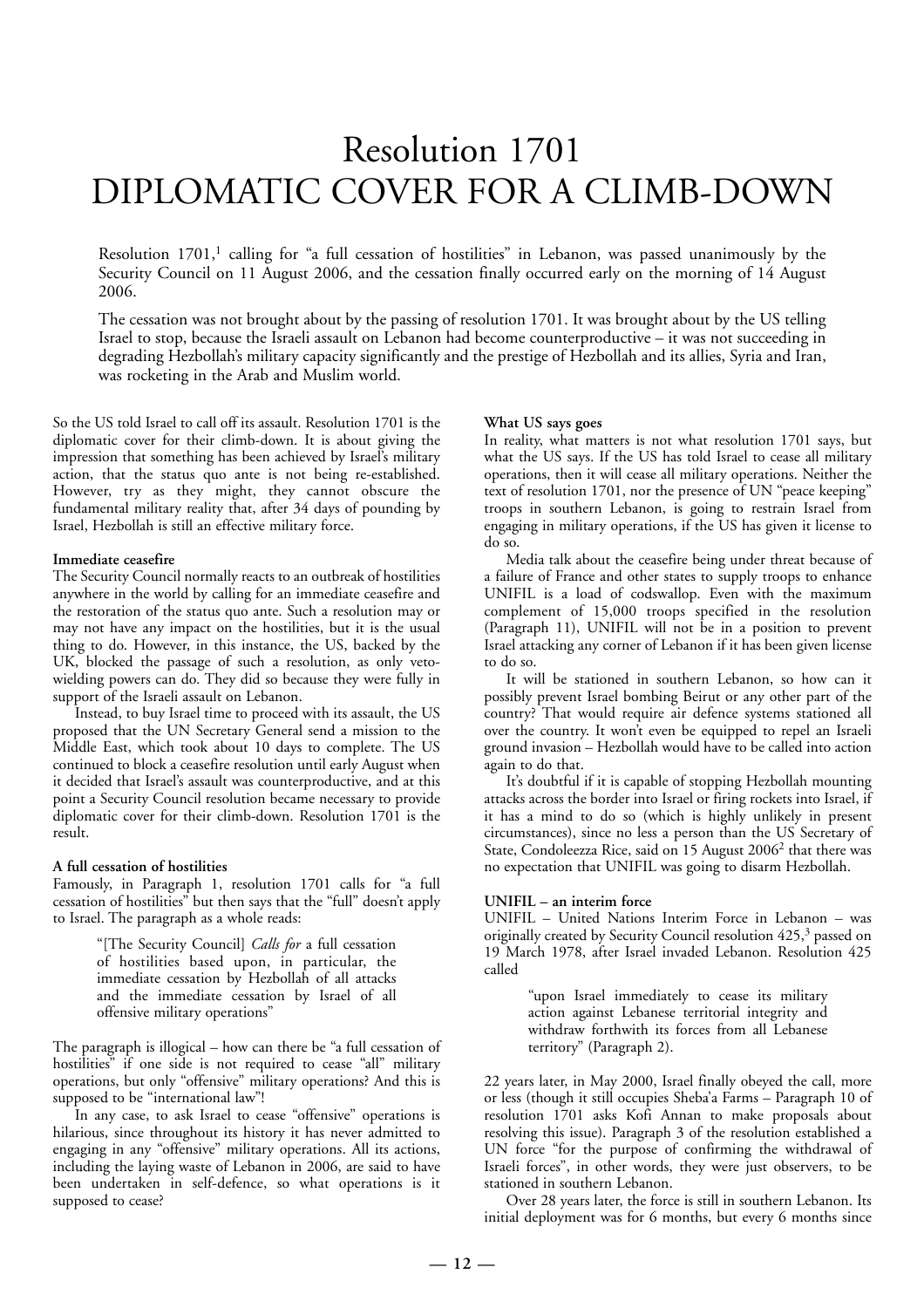then the Security Council has passed a resolution to extend its mandate by another 6 months. About 250 UNIFIL personnel have been killed in the course of their duties, the vast majority as a result of Israeli military action, including 4 on 25 July 2006.

#### **Biased towards Israel**

The text of resolution 1701 is a dog's breakfast, bearing the marks of repeated amendment. Its meaning is opaque, particularly with regard to the duties of the enhanced UNIFIL and the degree of force it is authorised to use, and under what circumstances it can use it.

It is overwhelmingly biased towards Israel. Despite the fact that Israeli military action has killed over 1000 people in Lebanon and injured thousands more, and caused a quarter of the population to flee, there isn't a scintilla of criticism of Israel in the resolution, let alone a demand that it make reparations.

It was accepted by the Arab states including Lebanon with great reluctance in order to save further bloodshed, as Sheikh Al-Thani, the Qatari Ambassador to the UN, made abundantly clear in his statement to the Council before the resolution was voted on:4

> "The draft resolution does not clearly and explicitly address the horrors of destruction caused by the Israeli aggression against innocent civilians and the Lebanese infrastructure. Moreover, it does not clearly spell out Israel's legal and humanitarian responsibility for that destruction or address in a balanced manner the question of the Lebanese prisoners, detainees and abducted persons in Israeli prisons, despite the fact that the exchange of prisoners and detainees is the logical and realistic way to settle this question.

> "Nevertheless, we have accepted the draft resolution in its present form in order to stop the bloodshed of innocents and to spare Lebanon and the region further horror and destruction."

See also Tarek Mitri's uncompromising remarks on behalf of Lebanon on the same occasion.<sup>4</sup>

In a resolution with 19 operative paragraphs, action is required of Israel in only three of them: Paragraph 1 that calls for it to cease all "offensive" action; Paragraph 2 that calls for it "to withdraw all of its forces from southern Lebanon", as the deployment of Lebanese armed forces and UNIFIL "throughout the South … begins"; and Paragraph 8 that requests the "provision to the United Nations of all remaining maps of landmines in Lebanon in Israel's possession".

Strangely, resolution 1701 doesn't specifically call for the release of the two Israeli soldiers captured by Hezbollah, which Israel claimed was the objective of its war. It is true that the resolution's preamble does emphasise "the need to address urgently … the unconditional release of the abducted Israeli soldiers" and, separately, encourages "the efforts aimed at urgently settling the issue of the Lebanese prisoners detained in Israel". That these are separate is a reflection of Israel's unwillingness to acknowledge publicly that they will be solved together.

#### **Contrary to UN Charter**

Resolution 1701 should never have been passed by the Security Council, because it is contrary to the UN Charter in two important respects:

(1) It purports to authorise the enhanced UNIFIL to use force, which can only be done under Article 42 of Chapter VII of the UN Charter, but it is not expressed to be a Chapter VII resolution.

(2) Many aspects of it constitute interference in the internal affairs of Lebanon, contrary to Article 2.7 of the UN Charter, which says: "Nothing contained in the present Charter shall authorize the United Nations to intervene in matters which are essentially within the domestic jurisdiction of any state or shall require the Members to submit such matters to settlement under the present Charter ...'

In a sense, none of this matters since in practice, like most Security Council resolutions, resolution 1701 will mean what the great powers, especially the US/UK, want it to mean. But, the UN Charter is supposed to enshrine the principles governing relations between states in this world, and the procedures to be followed by the Security Council in addressing problems between states. That the principles and procedures have been set aside in order to cobble together a cloak for Israel to abandon its aggression against Lebanon shows how seriously the UN Charter is taken in practice.

But then Article 2.4 of the UN Charter says:

"All Members shall refrain in their international relations from the threat or use of force against the territorial integrity or political independence of any state …"

Is there a day goes by without the US and/or Israel threatening to use force against a fellow member of the UN? Of late, Iran and Syria have been in the frame. Before that it was Iraq, and before that Afghanistan, and before that it was Yugoslavia

#### **Not Chapter VII**

Security Council resolutions under Chapter VII of the UN Charter are meant to deal with "the existence of any threat to the peace, breach of the peace, or act of aggression" to quote from the first Article of Chapter VII (Article 39). The Security Council may make recommendations under Article 40 to remedy the situation, and, if necessary, enforce these recommendations by imposing economic sanctions under Article 41, or, failing that, by authorising the use of "all necessary means", that is, military action, under Article 42.

A Security Council resolution is normally expressed to be a Chapter VII resolution, by including within it the clause: "*Acting* under Chapter VII of the Charter, …" after the inevitable preamble. You will find this in, for example, resolution 678,<sup>5</sup> passed in November 1990 to authorise the use of force to expel Iraqi forces from Kuwait. But you will not find it in resolution 1701, even though in Paragraph 12 it authorises UNIFIL to use force:

> "Acting in support of a request from the Government of Lebanon to deploy an international force to assist it to exercise its authority throughout the territory, [the Security Council] *authorizes* UNIFIL to take **all necessary action** [my emphasis] in areas of deployment of its forces and as it deems within its capabilities, to ensure that its area of operations is not utilized for hostile activities of any kind, to resist attempts by forceful means to prevent it from discharging its duties under the mandate of the Security Council, and to protect United Nations personnel, facilities, installations and equipment, ensure the security and freedom of movement of United Nations personnel, humanitarian workers and, without prejudice to the responsibility of the Government of Lebanon, to protect civilians under imminent threat of physical violence;"

The phrase "all necessary action" means force.

In the drawing up of the resolution, there was obviously a lot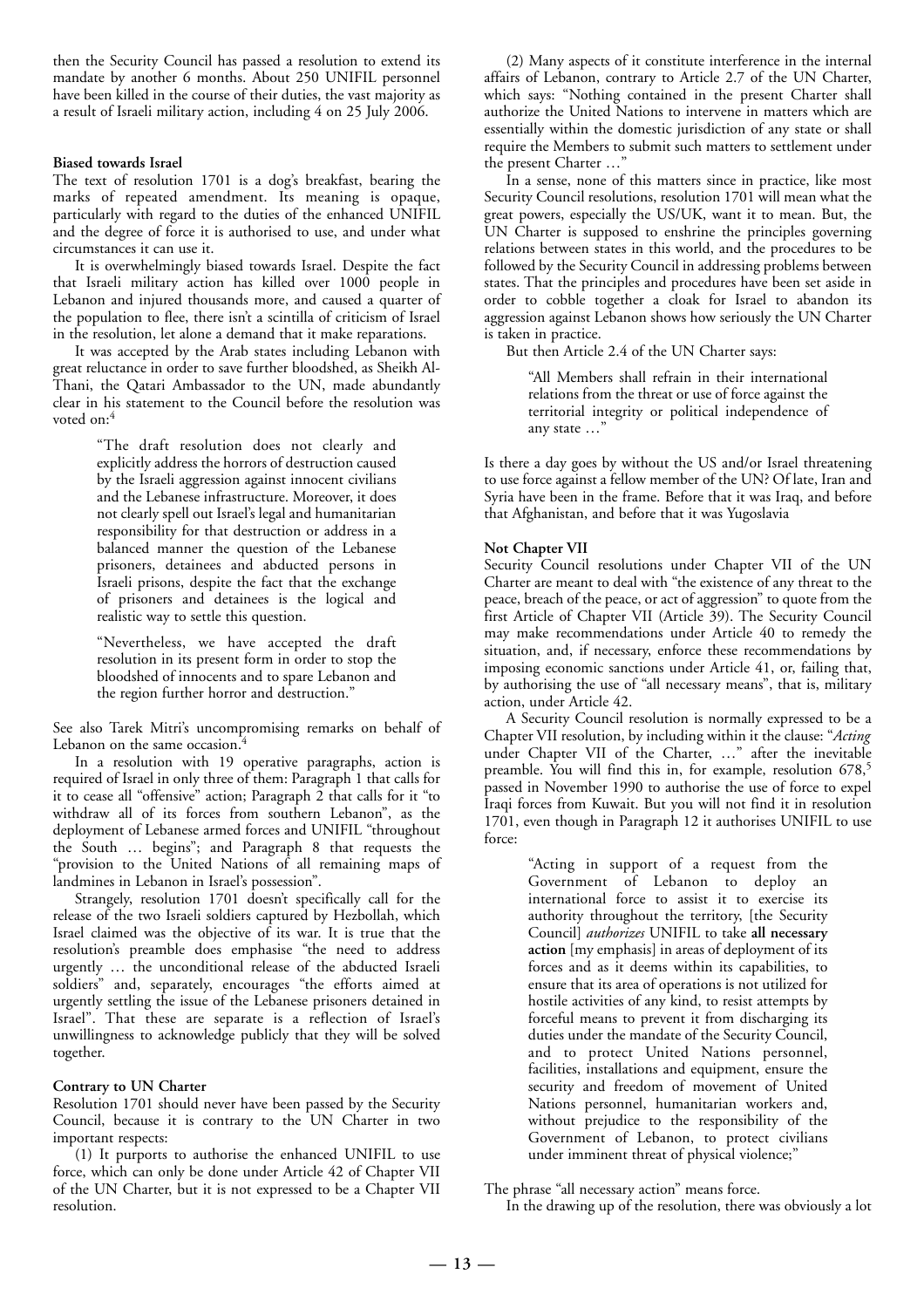of argument between the parties concerned. The Arab states didn't want a Chapter VII resolution that unambiguously mandated UNIFIL to use force, lest it be used to attempt to disarm Hezbollah presumably. Before the resolution was voted on, Sheikh Al-Thani, the Qatari Ambassador to the UN told the Security Council<sup>4</sup>:

> "We welcome the fact that the draft resolution is limited to augmenting the United Nations Interim Force in Lebanon (UNIFIL), that its mandate will continue to be subject to the provisions of Chapter VI of the Charter, …"

In which case, it shouldn't have authorised the use of force.

#### **UNIFIL duties**

The duties of the enhanced UNIFIL are set out in Paragraph 11 of resolution 1701. These are its original observer role under resolutions 425 and 426, plus:

- (a) Monitor the cessation of hostilities;
- (b) Accompany and support the Lebanese armed forces as they deploy throughout the South, including along the Blue Line, as Israel withdraws its armed forces from Lebanon as provided in paragraph 2;
- (c) Coordinate its activities related to paragraph 11 (b) with the Government of Lebanon and the Government of Israel;
- (d) Extend its assistance to help ensure humanitarian access to civilian populations and the voluntary and safe return of displaced persons;
- (e) Assist the Lebanese armed forces in taking steps towards the establishment of the area as referred to in paragraph 8;
- (f) Assist the Government of Lebanon, at its request, to implement paragraph 14;

Of these, only (e), and to a lesser extent (f), is controversial. (a) is essentially the original UNIFIL role; (b) and (c) assigns UNIFIL a carer role in respect of the Lebanese armed forces in south Lebanon, which is unnecessary but harmless; (d) has a humanitarian purpose, which may turn out to be UNIFIL's main role (since, thanks to Israel, there's plenty of humanitarian work to be done), in addition to the observer duties it has always performed.

The area referred to in (e) is the buffer zone defined in Paragraph 8, which "calls for Israel and Lebanon to support a permanent ceasefire and a long-term solution based on the following principles and elements". One of these "principles and elements" is:

> "security arrangements to prevent the resumption of hostilities, including the establishment between the Blue Line and the Litani river of an area free of any armed personnel, assets and weapons other than those of the Government of Lebanon and of UNIFIL as authorized in paragraph 11, deployed in this area"

This is aimed at creating a buffer zone from the Israeli border to the Litani river free from Hezbollah military personnel, assets and weapons. But, on 15 August 2006 Condoleezza Rice ruled out UNIFIL disarming Hezbollah,<sup>2</sup> and Kofi Annan's spokesman, Edward Mortimer, repeated this on 26 August 2006, saying:<sup>6</sup>

> "Everybody understands that the disarmament of Hezbollah as a whole is not going to be done by force."

So, precisely how UNIFIL is going to help the Lebanese Army to create this buffer zone is a mystery. Since the Lebanese Army is not going to disarm Hezbollah either, it is a mystery how this buffer zone is going to be created.

(The text could be interpreted as giving UNIFIL licence to take military action to expel Israeli forces back over the Blue Line, if they cross it into Lebanon, but don't hold your breath.)

(f) is concerned with assisting the Lebanese Government "to secure its borders and other entry points to prevent the entry in Lebanon without its consent of arms or related materiel and requests UNIFIL as authorized in paragraph 11 to assist the Government of Lebanon at its request"

in accordance with Paragraph 14. But, as (f) states, this is at the request of the Lebanese Government, so UNIFIL may have no role here either.

#### **Are 15,000 troops necessary?**

President Chirac had a point when he questioned whether the enhanced UNIFIL needed anywhere near 15,000 troops. The question is: does UNIFIL need to be enhanced at all? The answer is YES – otherwise it will look as if the status quo ante is being re-established.

Remember that the original suggestion for a UN force in southern Lebanon came from Prime Minister Blair at the G8 on 16 July 2006. Then, it was to be a separate force, not an enhancement to UNIFIL. It was always a force looking for a role, but despite this somebody put a figure of 15,000 on the maximum number of troops required.

Blair's proposal was part of the delaying tactics engineered by the US/UK to avoid an immediate and unconditional ceasefire, in order to give Israel time to destroy Hezbollah (they hoped). When that failed, and a climb-down became necessary, it was imperative to give the impression that the status quo ante was not being established – so UNIFIL had to be enhanced from its original 2,000, whether or not its duties warranted it, and a great fuss had to be made about getting loads of troops into south Lebanon.

(To add to the fun in London and Washington, when France hesitated about providing troops for no purpose, they were able to engage in their usual game of belittling France.)

#### **Interference in the internal affairs of Lebanon**

That Syria and Iran cease interfering in the internal affairs of Lebanon has been a constant refrain from US/UK in the past couple of years – while they interfered constantly themselves.

The chief instrument for this interference has been Security Council resolution 1559, passed on 2 September 2004. The two key paragraphs of it are:

[The Security Council]

- Calls upon all remaining foreign forces to withdraw from Lebanon;
- 3. Calls for the disbanding and disarmament of all Lebanese and non-Lebanese militias

Paragraph 2 was aimed at Syrian forces in Lebanon (which were hastily withdrawn after the assassination of former Lebanese Prime Minister Rafik Hariri in February 2005, for which the West blamed Syria). Paragraph 3 was aimed primarily at Hezbollah's military wing.

President Chirac began the process that led to the passing of 1559, out of personal friendship with Rafik Hariri. Chirac approached President Bush at the G8 summit at Sea Island, South Carolina, in June 2004 and proposed a Security Council resolution demanding the withdrawal of Syrian troops from

**— 14 —**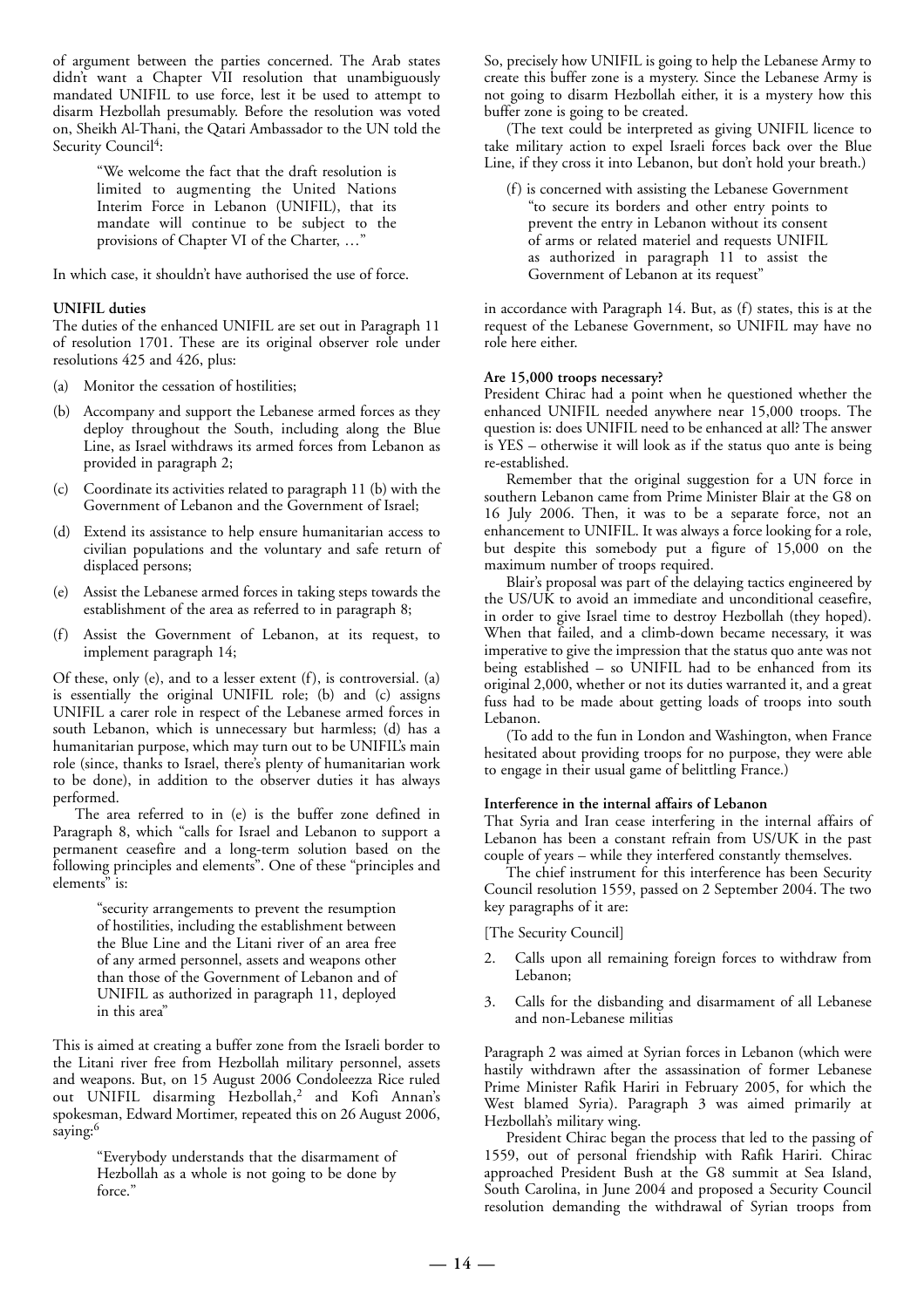Lebanon. The US added the part about disbanding and disarming militias.

The resolution, proposed jointly by the US and France, barely got through the Security Council. It was opposed by the Lebanese Government on the grounds that it was an unwarranted interference in Lebanon's domestic affairs, contrary to Article 2.7 of the UN Charter, which it obviously is. It received the bare minimum of 9 votes required by Article 27.3 of the UN Charter. In addition to the proposers, four other European states – UK, Germany, Spain and Romania – voted for it plus Angola, Benin and Chile, but the other 6 Council members at the time – Russia and China plus Algeria, Pakistan, the Philippines and Brazil – abstained, all of them (bar Russia) agreeing with Lebanon that the matters it addressed were outside the competence of the Security Council.

(Had Article 27.3 been applied as the authors of the UN Charter intended, resolution 1559 would not have been deemed passed. According to Article 27.3, a resolution must have "the concurring votes of the permanent members" in order to pass, in other words, all five permanent members must vote for a resolution, if it is to pass. When the Soviet Union boycotted the Security Council in the early 50s, absence was interpreted as concurrence, and, from then on, as long as a resolution received at least 9 votes, with no permanent member voting against, that is, vetoing it, a resolution has been deemed passed. Many, perhaps most, Security Council resolutions have been deemed passed, despite the fact they never received "the concurring votes of the permanent members", as required by Article 27.3.)

The essence of 1701 is that 1559 must be fully implemented, for example, Paragraph 3 says:

> "[The Security Council] Emphasizes the importance of the extension of the control of the Government of Lebanon over all Lebanese territory in accordance with the provisions of resolution 1559 (2004) and resolution 1680 (2006), and of the relevant provisions of the Taif Accords, for it to exercise its full sovereignty, so that there will be no weapons without the consent of the Government of Lebanon and no authority other than that of the Government of Lebanon;"

All this is an internal matter for the Lebanese Government and people. It is true that Hezbollah's military wing is not under the control of the Lebanese Government, because of the way it developed as a Shiite resistance movement against Israeli occupation. This is an anomaly, but it is an anomaly for the Government and people of Lebanon to sort out, or leave as it is, as they see fit.

Having said that, it is worth noting that resolution 1701 doesn't specifically require Hezbollah to disarm and, if Hezbollah were to become a Lebanese state force, the requirements of resolution 1701 would be fulfilled without it giving up any weapons, and, subject to the approval of the Lebanese Government, it could then replenish its weapons from Iran or anywhere else, without infringing 1701.

#### **Israel was enforcing 1559**

Israel's Ambassador to the UN, Dan Gillerman, addressed the Security Council before the vote was taken on resolution 1701 in the following terms:<sup>4</sup>

"It is often said, 'Where there's a will, there's a way. But recent years have demonstrated that where there is a way, there is not always a will. The way to avoid the crisis between Israel and Lebanon has been clear: implementation of the unconditional obligations set out in resolutions 1559 (2004) and 1680 (2006), which set out issues for resolution between Lebanon and Syria. The clear path

forward required the disarming and disbanding of Hizbollah and other militias, and the exercise by Lebanon, like any sovereign State, of control and authority over all its territory. But the will to implement this way has been lacking, and over the past month the peoples of Israel and Lebanon have paid a heavy price for that inaction.

"In the face of the failure to ensure that the obligations set out in those resolutions were implemented, Israel has had no choice but to do what Lebanon has failed to do. As a result, Hizbollah's lethal capabilities have been dealt a major blow: bases have been dismantled and stockpiles of Iranian missiles have been destroyed. Southern Lebanon has been substantially cleared of the infrastructure of terrorism, and the terrorists and their sponsors have learned that a campaign of brutal terrorism will meet with the forceful response it deserves."

Hezbollah's lethal capacities were so severely damaged that it managed to kill 33 Israeli troops after Gillerman made these remarks, nearly 30% of Israeli military casualties overall, and on 13 August 2006 it managed to fire more rockets into Israel than on any other day of the hostilities.

Leaving that aside, it is touching to observe Israel's new found enthusiasm for the implementation of Security Council resolutions, enthusiasm so great that it is prepared to make war for a month in order to (fail to) enforce just one. Can we now expect Israel to implement Security Council 252 (passed on 21 May 1968) and unannex East Jerusalem? Or 446 (passed on 22 March 1979) and dismantle all of its settlements in the Occupied Territories? Or 497 (passed on 17 December 1981) and unannex the Golan Heights?

#### **Non-binding recommendations**

When, prior to the invasion of Iraq, it was pointed out that Israel was in breach of more Security Council resolutions than Iraq, the answer from Israel (and from the British Government) had two strands to it:

- (1) That Iraq was in breach of numerous Chapter VII resolutions, which are mandatory, whereas Israel was in breach of Chapter VI resolutions, which are merely nonbinding recommendations.
- (2) That the resolutions outstanding against Israel required action by states other than Israel, and therefore a process of negotiation with other states was necessary to effect their implementation.

The latter might be said to be true about resolution 242 (in which Israeli withdrawal from the Occupied Territories is conditional upon other parties recognising it), but it is obviously not true in respect of the resolutions mentioned above (and about 30 others) that are outstanding against Israel. Nevertheless, Israel pretends otherwise, and is never challenged about it.

Answering charges of a double standard as regards Iraq and Israel in the Security Council, Israel's Ambassador to the UN, Yehuda Lancry, put it this way on 17 October 2002:<sup>7</sup>

> "Israel feels compelled to take the floor in the light of the numerous charges, made in the course of this debate, that the Security Council has adopted a double standard with regard to Israel's compliance with Council resolutions.

> "In fact, those statements are the strongest proof that there is indeed a double standard: one directed against Israel. What else could explain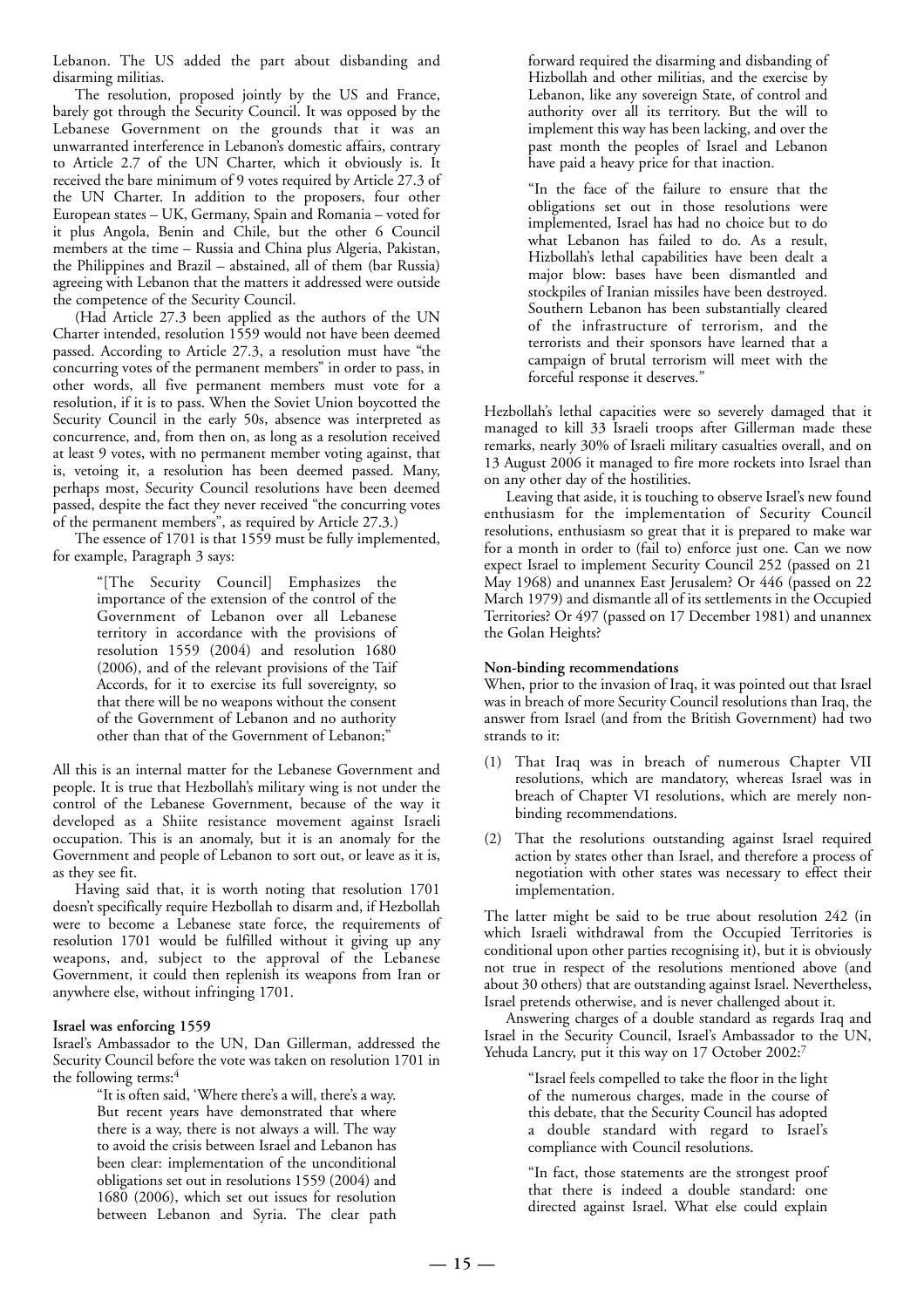such a deliberate blindness to the fundamental differences between Iraq's defiance of the Council and Israel's commitment to a peaceful settlement of conflict with its neighbours? What else could explain the failure to see any distinction between binding resolutions, adopted under Chapter VII of the Charter – resolutions that set out specific actions to be taken by Iraq, independent of the actions of any other party – and interdependent recommendations or statements of principle, adopted under Chapter VI, that are designed to move all the parties forward in the Middle East?"

So, Chapter VI resolutions are mere "recommendations" by the Security Council that can be ignored at will by any state that is subject to one, as Israel has done in respect of dozens.

Resolution 1559 is a Chapter VI resolution. By the principle invoked by Israel, it is mere recommendation by the Security Council that Lebanon was and is free to ignore.

Yet, according to Dan Gillerman, Israel laid waste to Lebanon for a month in order to enforce it.

**28 August 2006**

- **[1]** daccessdds.un.org/doc/UNDOC/GEN/N06/465/03/ PDF/N0646503.pdf
- **[2]** www.state.gov/secretary/rm/2006/70740.htm
- **[3]** daccessdds.un.org/doc/RESOLUTION/GEN/NR0/ 368/70/IMG/NR036870.pdf
- **[4]** daccessdds.un.org/doc/UNDOC/PRO/N06/464/91/ PDF/N0646491.pdf
- **[5]** www.david-morrison.org.uk/scrs/1990-0678.htm
- **[6]** news.bbc.co.uk/2/hi/middle\_east/5288224.stm
- **[7]** daccessdds.un.org/doc/UNDOC/PRO/N02/644/55/ PDF/N0264455.pdf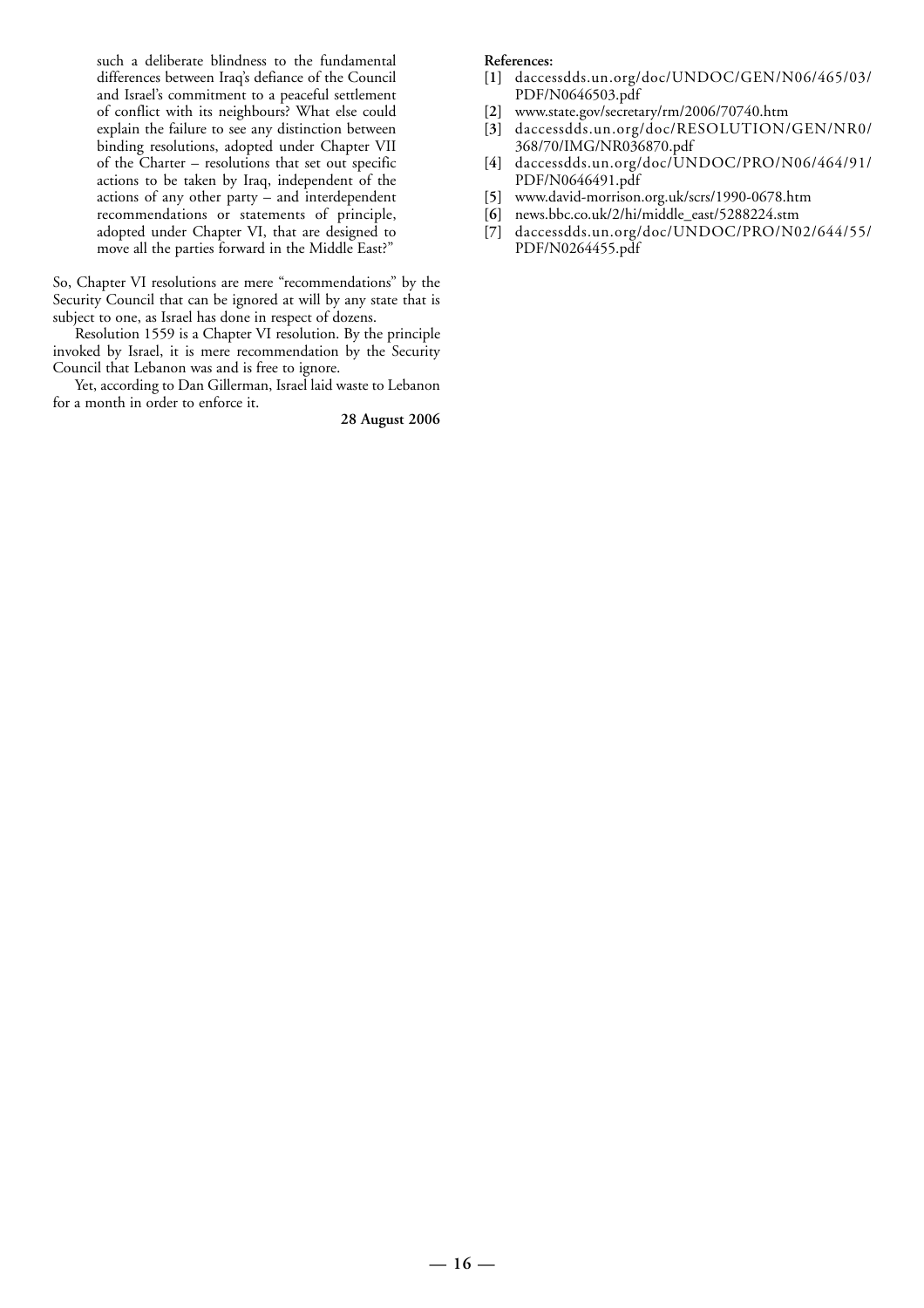# NO WAY TO GO TO WAR, SAYS YA'ALON

In June 2005, Ariel Sharon replaced Moshe Ya'alon as Chief of Staff by his deputy, air force general, Dan Halutz, who was in charge of Israeli military assault on Lebanon. On 14 September 2006, the Israeli newspaper Haaretz carried a fascinating interview with Ya'alon by Ari Shavit,<sup>1</sup> in which he was fiercely critical of the conduct of the Lebanon campaign.

The title of the interview – *No way to go to war* – gives the flavour of it. Ya'alon tells an astounding tale of a failure to implement the plan he had drawn up, when he was Chief of Staff to respond to an event like the one that occurred on 12 July 2006, when Hezbollah captured two Israeli soldiers, and of a growing delusion amongst the Israeli political leadership (nourished by Halutz, he says) that Hezbollah's military capacity could be destroyed from the air.

Ya'alon may have an axe to grind as a commander who was replaced, but the tale he tells is consistent with other information that is in the public domain. And, when it was put to him that, since he had been chief of staff or deputy for 5 out of the last 6 years, he must accept some responsibility for the debacle in Lebanon, he said he supported the establishment of a state commission of inquiry on the matter and proposed that he be the first witness. "I have nothing to hide", he said.

(Prime Minister Olmert has set up two commissions of inquiry, both reporting to the government. The first, headed by former Israeli Defense Forces Chief of Staff Amnon Lipkin-Shahak, is supposed to investigate the military's role in the war. Lipkin-Shahak was a senior adviser to Israel's Defense Ministry during the war. The second, a political commission, is to be headed by former Chief of Mossad Nahum Admoni, a close confidant of Olmert. By contrast, a state commission of inquiry, which Olmert has refused to set up, is mandated by Israeli law and under the control of the Israeli Supreme Court. It is headed by a sitting or retired Supreme Court justice and has the power to subpoena witnesses and documents and its findings, including recommendations of resignation, are made public.)

Ya'alon was opposed to Sharon's proposal to "disengage" from Gaza in August 2005, which cost him his job, and he is opposed to any "disengagement" from the West Bank. But he isn't dogmatically opposed to ceding "land for peace", if the end result is the recognition of Israel's right to exist. Thus, for example, he revealed in the interview that in the summer of 2003 he suggested to Sharon that he enter into negotiations with Syria:

> "I thought that the very existence of negotiations with Syria on the future of the Golan Heights would crack the northern alignment of Iran-Syria-Hezbollah and perhaps also cause its dismantlement. Sharon rejected my suggestion outright. He preferred the disengagement.'

Asked if he would be ready to cede the Golan Heights in return for peace with Syria, he replied:

> "I never sanctified any piece of ground. If a territorial concession will bring about true peace and full recognition of Israel's right to exist as a Jewish state, I am not against that. However, even if we did not reach a land-for-peace agreement, the very fact of the renewal of the dialogue channel with Syria would have distanced it from Iran and would have weakened the northern

#### alignment, which I defined as a strategic threat."

As regards Hezbollah, Ya'alon takes it for granted that Hezbollah cannot be destroyed by Israeli military action alone. As he explained in his interview:

> "… it was clear to me that Hezbollah is a rooted phenomenon and will not be eradicated by military action. It was also clear to me that there is no unequivocal military solution against the rocket deployment. I therefore encouraged political activity, which in the end would lead to the disarming of Hezbollah as a result of an internal Lebanese process, and concurrently I drew up a military plan intended to address a scenario of a Hezbollah offensive that would oblige us to deal with the organization militarily."

The plan was to make a military response of limited duration and seize the opportunity to get the US and others to apply political pressure with a view to getting Hezbollah disarmed. As he explained the plan's basic assumptions were:

> "That the IDF [Israeli Defence Forces] must act in a way that would set in motion a political process that would lead to the disarming of Hezbollah, the removal of the Iranians from Lebanon and perhaps also the imposition of sanctions on Syria and Iran. In a scenario of the abduction of soldiers, exactly as occurred on July 12, the IDF was supposed to respond with an aerial attack and the mobilization of reserve divisions, which would act as a threat to the Syrians and to Hezbollah and would encourage Lebanon and the international community to take action to achieve the desired goal."

Then:

"If the threat itself did not achieve the goal, a ground move would have begun within a few days aimed primarily at seizing dominant terrain as far as the Litani River and the Nabatiya plateau. The ground entry was supposed to be carried out speedily, for an allotted time, without the use of tanks and without entering houses or built-up areas. Because of our awareness of the anti-tank missile problem and our awareness of the bunkers and of the fact that the routes are mined, the intention was to activate the IDF in guerrilla modalities. That was the operational idea, that was the plan and that is how the forces were trained."

A dominating theme in Ya'alon's criticism is that in the ground assault Israeli soldiers' lives were squandered by tactics that left them vulnerable to Hezbollah anti-tank missiles.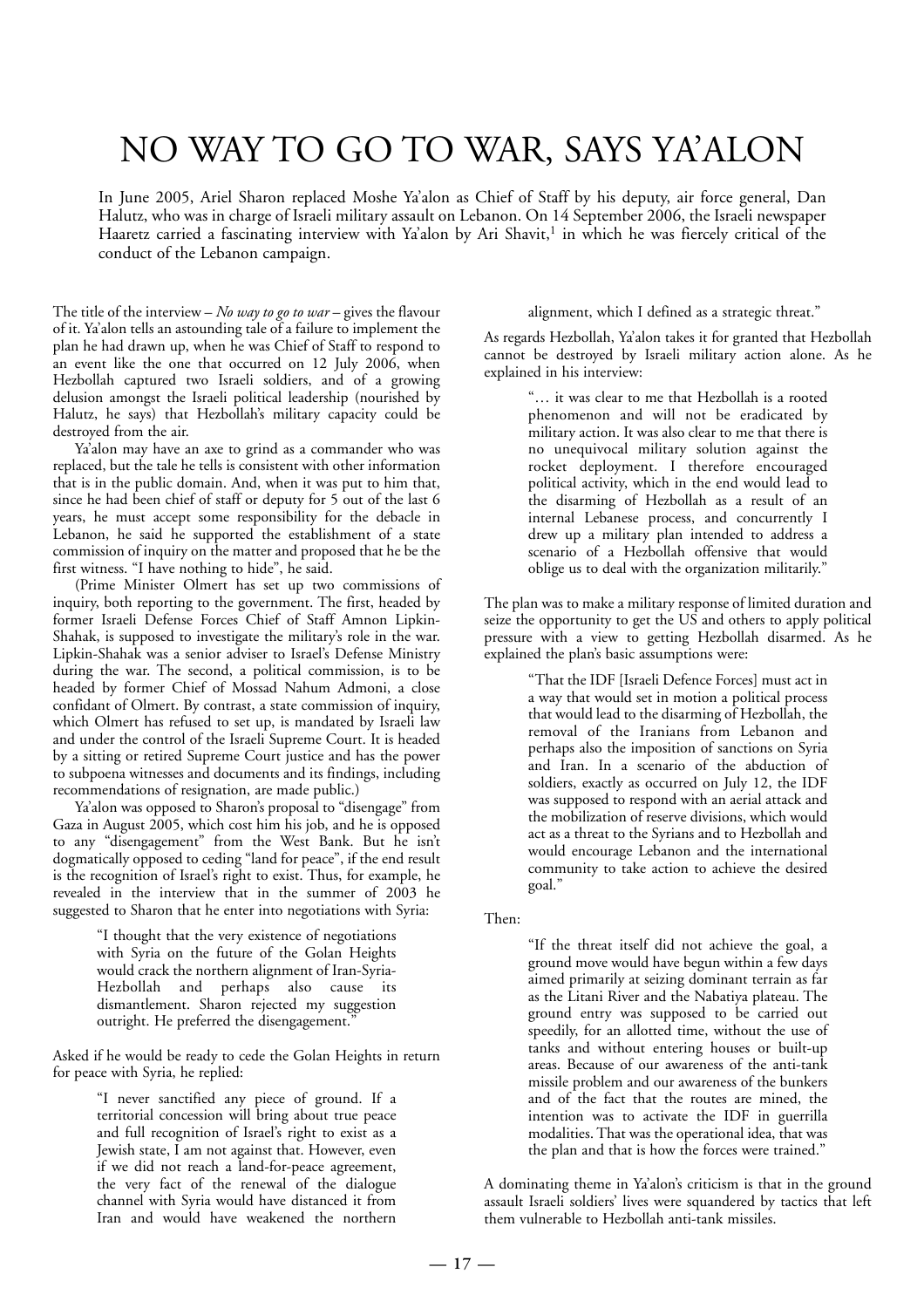Asked why the plan was not implemented, he replied:

"I don't know. That is one of the questions that the state commission of inquiry will have to investigate. In my opinion, the aerial offensive was correct. The air force delivered the goods. In a few areas it even provided favorable surprises. But the activation of the ground forces was a catastrophe. There was no defined goal. There was no required achievement. They jumped from one idea to the next and introduced new missions all the time without any logic."

Asked when he recognised that something had gone wrong, he said:

> "At the end of the first week. Until then things were conducted reasonably well. I was critical of the fact that the reserves were not mobilized, but I understood more or less what the goal was. But then, instead of plucking the political fruits of the aerial offensive, they continued to use force. They over-used force. And instead of coordinating with the Americans for them to stop us when the operation was at its height, and setting in motion a political process to disarm Hezbollah, we asked the Americans for more time. We let the Americans think that we have some sort of gimmick that will vanquish Hezbollah militarily. I knew there was no such gimmick. I knew the whole logic of the operation was that it be limited in time and not be extended."

This removes any illusion that the US diplomatic activity was geared to stopping the conflict and saving lives. Clearly, it was tailored to suit Israeli military requirements.

Asked if he had tried to warn the political and military leadership, he replied:

> "… I discovered that the political level had the feeling – which was nourished by the chief of staff – that the matter could be wrapped up from the air. And when it turned out that the aerial move was not going to deliver the goods it was never meant to deliver in the first place, frustration set

in. A desperate search began for some kind of move that would produce some sort of feeling of victory. The delusory idea of a one-kilometer ground move developed."

Ya'alon reserves his harshest criticism for the final Israeli ground attack, which was launched on 11 August 2006 as the Security Council was about to pass resolution 1501. In the next 2 days until the ceasefire on the morning of 14 August 2006, Hezbollah killed 33 Israeli military personnel, over a quarter of Israel's military losses in the whole conflict. For an account of this, see *Three terrible days* by Nehemia Shtrasler (*Haaretz*, 18 August 2006).2

The conversation on this went as follows:

Q And the final ground move that ended the war?

"That was a spin move. It had no substantive security-political goal, only a spin goal. It was meant to supply the missing victory picture. You don't do that. You don't send soldiers to carry out a futile mission after the political outcome has already been set. I consider that corrupt."

Q You are saying a very serious thing. Thirty-three soldiers were killed in that operation. Were they killed to achieve a spin?

"Yes. And that is why people have to resign. For that you don't even need a commission of inquiry. Whoever made that decision has to assume responsibility and resign."

Q Does the prime minister have to resign?

"Yes. He can't say he did not know. …"

Q Must the chief of staff resign?

"Yes. He should have resigned immediately after the conclusion of the campaign."

#### **28 September 2006**

- **[1]** www.haaretz.com/hasen/spages/762890.html
- **[2]** www.david-morrison.org.uk/other-documents/shtraslerhaaretz-20060818.htm